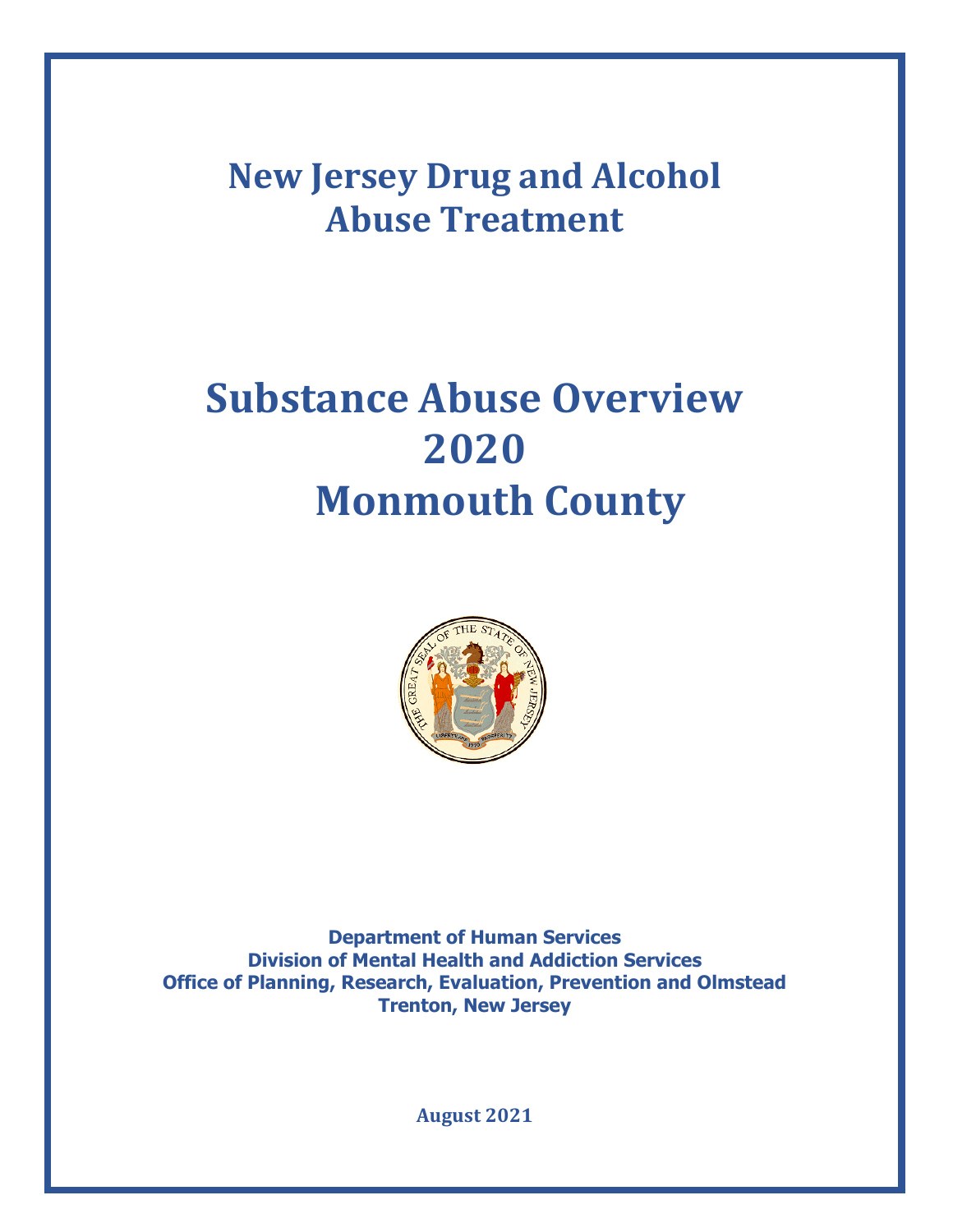

# State of New Jersey

DEPARTMENT OF HUMAN SERVICES DIVISION OF MENTAL HEALTH AND ADDICTION SERVICES PO BOX 362 TRENTON, NJ 08625

Sarah Adelman *Acting Commissioner*

Valerie L. Mielke *Assistant Commissioner*

Phil Murphy *Governor*

Sheila Oliver *LT. Governor*

## August 2021

The statewide *Substance Abuse Overview* provides statistics on substance abuse treatment in New Jersey for calendar year 2020. In 2020, there were82,254 treatment admissions and 83,994 discharges reported to the New Jersey Department of Human Services, Division of Mental Health and Addiction Services by substance abuse treatment providers. These data were submitted through the web-based New Jersey Substance Abuse Monitoring System (NJSAMS). This report is based on the information provided in the July 2021 NJSAMS download data.

The Statewide Overview includes:

- **°** State Totals for Substance Abuse Treatment Admissions
- **°** Substance Abuse Admissions by County and Primary Drug
- **°** Substance Abuse Admissions by Primary Drug within County
- **°** Substance Abuse Admission Rates by County and Primary Drug
- **°** Map for Number of Substance Abuse Admissions by County of Residence
- **°** First Time Clients by County of Residence and Primary Drug
- **°** Admissions by Age Group, Gender, and Primary Drug
- **°** State Totals for Substance Abuse Treatment Discharges
- **°** Length of Stay by Level of Care
- **°** Waiting Time to Treatment Admission
- **°** Detox Continuing Care Status Indicated at Discharge
- **°** Detox Continuing Care by Level of Care
- **°** Time to First Readmission
- **°** Substance Abuse Treatment Demand Estimate

Reports for individual counties can be found by clicking on the county names.

If you have any questions about this report, you may contact us by email at: [Suzanne.Borys@dhs.nj.gov,](mailto:Suzanne.Borys@dhs.nj.gov) Limei.Zhu@ dhs.nj.gov, Yohannes.Hailu@ dhs.nj.gov

Sincerely,

Suzanne Brys

Suzanne Borys, Ed. D., Assistant Division Director Office of Planning, Research, Evaluation, Prevention and Olmstead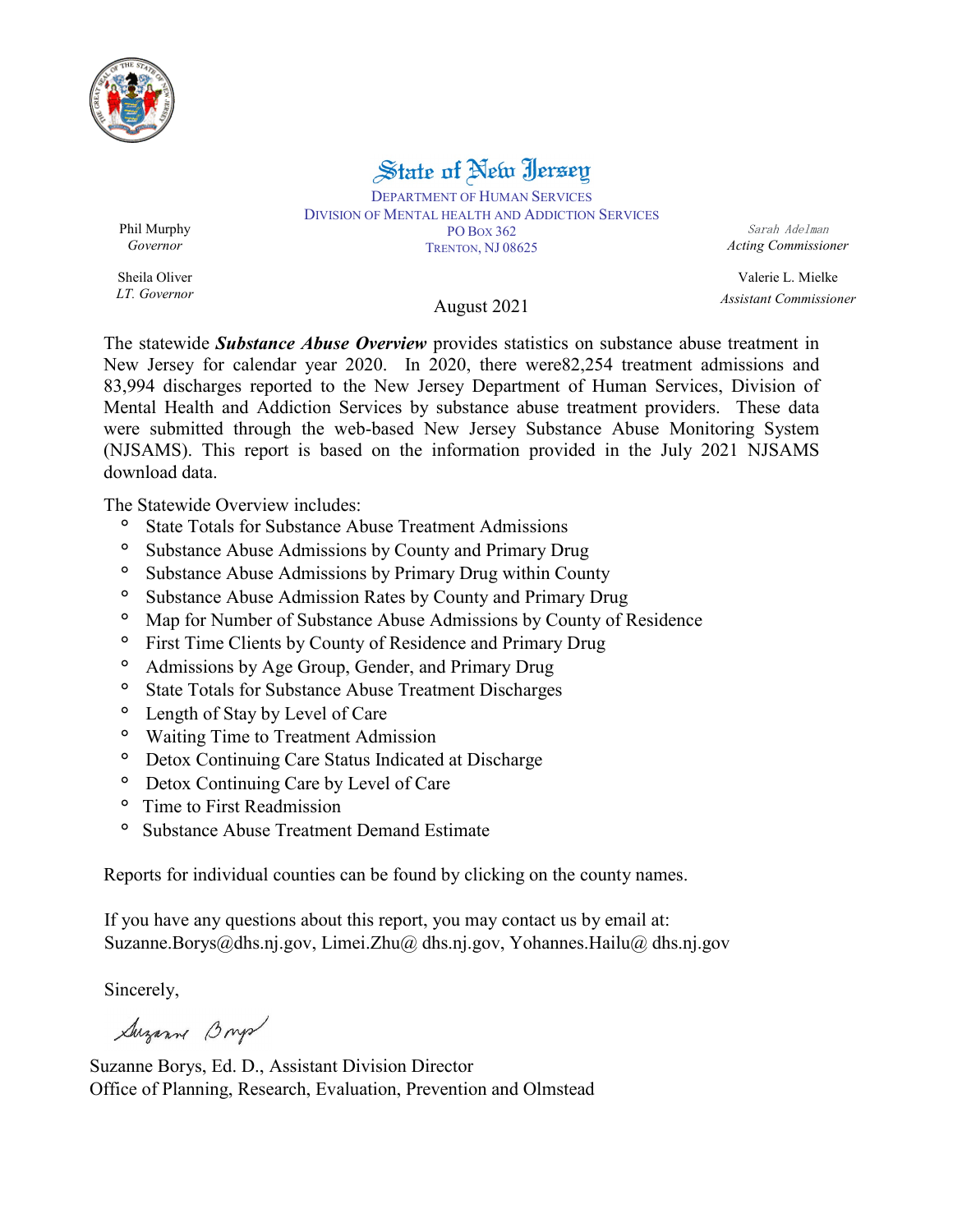### **New Jersey Substance Abuse Monitoring System (NJ-SAMS) CY2020 Substance Abuse Treatment Admissions Monmouth County Residents**

| <b>Primary Drug</b>                                            |                        |           | <b>Highest School Grade Completed</b>                   |                 |
|----------------------------------------------------------------|------------------------|-----------|---------------------------------------------------------|-----------------|
| Alcohol                                                        | 2,308                  | 40%       | Completed High School                                   | 3,705           |
| Heroin                                                         | 2,232<br>328           | 39%<br>6% | Some College                                            | 1,385           |
| <b>Other Opiates</b><br>Cocaine                                | 286                    | 5%        |                                                         |                 |
| Marijuana                                                      | 325                    | 6%        | <b>Employment Status</b><br>Unemployed                  | 1,387           |
| Other Drugs                                                    | 280                    | 5%        | Student                                                 | 80              |
|                                                                |                        |           | Not in Labor Force                                      | 2,504           |
| <b>Intravenous Drug Users</b>                                  | 1,640                  | 28%       | <b>Employed Full/Part Time</b>                          | 1,792           |
| <b>Level of Care</b>                                           |                        |           | <b>Living Arrangement</b>                               |                 |
| Outpatient Care (OP)                                           | 1,269                  | 22%       | <b>Homeless</b>                                         | 393             |
| Intensive Outpatient (IOP)                                     | 1,330                  | 23%       | Dependent Living/Supervised Living                      | 965             |
| Partial Hospitalization                                        | 164                    | 3%        | Independent Living                                      | 4,403           |
| Opioid Maintenance OP                                          | 693                    | 12%       |                                                         |                 |
| Opioid Maintenance IOP                                         | 17                     | $0\%$     | <b>Gambling Problem</b>                                 | 38              |
| <b>Extended Care</b>                                           | $\mathbf 0$<br>116     | 0%<br>2%  |                                                         |                 |
| Halfway House                                                  | 267                    | 5%        | Legal Problem*<br>None                                  |                 |
| Long-Term Residential<br><b>Short-Term Residential</b>         | 853                    | 15%       | Case Pending                                            | 3,193<br>739    |
| <b>Hospital Based Residential</b>                              | 0                      | 0%        | Probation/Parole                                        | 852             |
| <b>Detox Residential</b>                                       | 965                    | 17%       | <b>DUI License Suspension</b>                           | 416             |
| Detox Hospital                                                 | 3                      | $0\%$     | Drug Court                                              | 480             |
| Detox Outpatient Non-Methadone                                 | 62                     | 1%        | DCPP/Family Court                                       | 274             |
| Detox Outpatient Methadone                                     | 0                      | $0\%$     | Other                                                   | 96              |
| Early Intervention                                             | 27                     | $0\%$     |                                                         |                 |
| Interim Services                                               | $\overline{2}$         | $0\%$     | <b>Special Population*</b>                              |                 |
|                                                                |                        |           | DCPP\CWP                                                | 199             |
| <b>Medication Assisted Therapy Planned in Treatment</b>        |                        |           | <b>DUI</b>                                              | 848             |
| Methadone                                                      | 775                    | 13%       | Developmental Disability                                | 6               |
| Buprenorphine                                                  | 592                    | 10%       | <b>Blind and Visually Impaired</b>                      | 12              |
| Vivitrol                                                       | 122                    | 2%<br>13% | Deaf and Hard of Hearing                                | 5               |
| Psychotropic                                                   | 769                    |           | <b>Health Insurance*</b>                                |                 |
| Sex                                                            |                        |           | No Insurance                                            | 992             |
| 3,894 68%<br>Female<br>Male                                    | 1,870 32%              |           | Medicaid                                                | 3,734           |
|                                                                |                        |           | Medicare                                                | 120             |
| <b>Race/Ethnicity</b>                                          |                        |           | Private Insurance                                       | 1,315           |
| White (non-Hispanic)                                           | 4,429                  | 77%       | Other Insurance                                         | 102             |
| Black (non-Hispanic)                                           | 895                    | 16%       |                                                         |                 |
| Hispanic Origin                                                | 385                    | 7%        | Attendance Self-Help group in past 30 Days (Yes)        |                 |
| Other                                                          | 59                     | 1%        | Narcotic Anonymous (NA)                                 | 688             |
|                                                                |                        |           | Alcoholic Anonymous (AA)                                | 773             |
| Age<br>1%<br>Under 18<br>55<br>30-34                           |                        | 986 17%   | Arrest in the Last 30 Days (Yes)                        | 263             |
| 3%<br>$35 - 44$<br>18-21<br>173<br>324<br>6%<br>22-24<br>45-54 | 1,548 27%<br>1,043 18% |           | Federal Poverty Level (0-133%)**                        | 4,065           |
| 923 16%<br>25-29<br>55 and over                                |                        | 716 12%   |                                                         |                 |
| Marital Status                                                 |                        |           | <b>Treated in County of Residence</b>                   | 3,963           |
| Single/Divorced                                                | 4,771                  | 83%       | <b>Treated in County of Residence</b>                   |                 |
| Married/Civil Union                                            | 759                    | 13%       | Atlantic<br>384<br>7%<br>Middlesex                      | 334             |
| Widowed                                                        | 71                     | $1\%$     | 0%<br>Bergen<br>21<br>Monmouth                          | 3,963           |
| Separated                                                      | 167                    | 3%        | 1%<br><b>Burlington</b><br>85<br>Morris<br>0%<br>Camden | $\prime$<br>310 |
| Pregnant Women (Yes)**                                         | 50                     | 1%        | 17<br>Ocean<br>0%<br>Cape May<br>0<br>Passaic           | 168             |
|                                                                |                        |           | 1%<br>67<br>Salem<br>Cumberland                         | 28              |
| <b>Referral Source</b>                                         |                        |           | 2%<br>Essex<br>88<br>Somerset                           | 30              |
| Self-referral                                                  | 2,615                  | 45%       | 53<br>1%<br>Gloucester<br>Sussex                        | 24              |
| Family/Friend                                                  | 198                    | 3%        | 2%<br>Union<br>Hudson<br>88                             | 40              |
| <b>Addiction Services Program</b>                              | 965                    | 17%       | 15<br>0%<br>Hunterdon<br>Warren                         | 2               |
| Welfare/Social Service Agency                                  | 96                     | 2%        | 1%<br>Mercer<br>44<br>Other                             | 0               |
| <b>CPSAI</b>                                                   | 110                    | 2%        |                                                         |                 |
| <b>Mental Health</b>                                           | 77                     | 1%        | <b>Fee For Service Admissions</b>                       | 736             |
| <b>Corrections Related Programs</b>                            | 862                    | 15%       | <b>Fee For Service Unique Clients</b>                   | 563             |
| <b>IDRC</b>                                                    | 296                    | 5%        |                                                         |                 |
| Reach NJ/IME                                                   | 85                     | 1%        | <b>Number of Admissions for Unique Clients</b>          |                 |
| Other                                                          | 464                    | 8%        | 1 Admission<br>2 Admissions                             | 1,888           |
| <b>Tobacco Products Used (Yes)**</b>                           | 3,119                  | 54%       | 3+ Admissions                                           | 682<br>732      |
|                                                                |                        |           |                                                         |                 |

*\*Totals may be greater than 100% because of multiple responses.* **Total Admissions = 5,768**  $*$ Percentage calculation exluded missing values.

| <b>Primary Drug</b>                                            |              |                      | <b>Highest School Grade Completed</b>                           |              |                      |
|----------------------------------------------------------------|--------------|----------------------|-----------------------------------------------------------------|--------------|----------------------|
| Alcohol                                                        | 2,308        | 40%                  | Completed High School                                           | 3,705        | 64%                  |
| Heroin<br><b>Other Opiates</b>                                 | 2,232<br>328 | 39%<br>6%            | Some College                                                    | 1,385        | 24%                  |
| Cocaine                                                        | 286          | 5%                   | <b>Employment Status</b>                                        |              |                      |
| Marijuana                                                      | 325          | 6%                   | Unemployed                                                      | 1,387        | 24%                  |
| Other Drugs                                                    | 280          | 5%                   | Student                                                         | 80           | $1\%$                |
|                                                                |              |                      | Not in Labor Force                                              | 2,504        | 43%                  |
| Intravenous Drug Users                                         | 1,640        | 28%                  | <b>Employed Full/Part Time</b>                                  | 1,792        | 31%                  |
| <b>Level of Care</b>                                           |              |                      | <b>Living Arrangement</b>                                       |              |                      |
| Outpatient Care (OP)                                           | 1,269        | 22%                  | Homeless                                                        | 393          | 7%                   |
| Intensive Outpatient (IOP)                                     | 1,330        | 23%                  | Dependent Living/Supervised Living                              | 965          | 17%                  |
| Partial Hospitalization                                        | 164          | 3%                   | Independent Living                                              | 4,403        | 76%                  |
| Opioid Maintenance OP                                          | 693          | 12%                  |                                                                 |              |                      |
| Opioid Maintenance IOP<br><b>Extended Care</b>                 | 17<br>0      | 0%<br>0%             | <b>Gambling Problem</b>                                         | 38           | 1%                   |
| <b>Halfway House</b>                                           | 116          | 2%                   | Legal Problem*                                                  |              |                      |
| Long-Term Residential                                          | 267          | 5%                   | None                                                            | 3,193        | 55%                  |
| <b>Short-Term Residential</b>                                  | 853          | 15%                  | Case Pending                                                    | 739          | 13%                  |
| <b>Hospital Based Residential</b>                              | 0            | 0%                   | Probation/Parole                                                | 852          | 15%                  |
| Detox Residential                                              | 965          | 17%                  | <b>DUI License Suspension</b>                                   | 416          | 7%                   |
| Detox Hospital                                                 | 3            | 0%                   | Drug Court                                                      | 480          | 8%                   |
| Detox Outpatient Non-Methadone                                 | 62           | $1\%$                | DCPP/Family Court                                               | 274          | 5%                   |
| Detox Outpatient Methadone                                     | 0            | 0%                   | Other                                                           | 96           | 2%                   |
| Early Intervention<br>Interim Services                         | 27           | 0%<br>0%             |                                                                 |              |                      |
|                                                                | 2            |                      | <b>Special Population*</b><br>DCPP\CWP                          | 199          | 3%                   |
| Medication Assisted Therapy Planned in Treatment               |              |                      | DUI                                                             | 848          | 15%                  |
| Methadone                                                      | 775          | 13%                  | Developmental Disability                                        | 6            | 0%                   |
| <b>Buprenorphine</b>                                           | 592          | 10%                  | <b>Blind and Visually Impaired</b>                              | 12           | 0%                   |
| Vivitrol                                                       | 122          | 2%                   | Deaf and Hard of Hearing                                        | 5            | 0%                   |
| Psychotropic                                                   | 769          | 13%                  |                                                                 |              |                      |
|                                                                |              |                      | <b>Health Insurance*</b>                                        |              |                      |
| Sex                                                            |              |                      | No Insurance                                                    | 992          | 17%                  |
| 3,894 68%<br>Female<br>Male                                    |              | 1,870 32%            | Medicaid                                                        | 3,734        | 65%                  |
|                                                                |              |                      | Medicare                                                        | 120          | 2%                   |
| <b>Race/Ethnicity</b><br>White (non-Hispanic)                  | 4,429        | 77%                  | Private Insurance<br>Other Insurance                            | 1,315<br>102 | 23%<br>2%            |
| Black (non-Hispanic)                                           | 895          | 16%                  |                                                                 |              |                      |
| Hispanic Origin                                                | 385          | 7%                   | Attendance Self-Help group in past 30 Days (Yes)                |              |                      |
| Other                                                          | 59           | $1\%$                | Narcotic Anonymous (NA)                                         | 688          | 12%                  |
|                                                                |              |                      | Alcoholic Anonymous (AA)                                        | 773          | 13%                  |
| Age<br>Under 18<br>55<br>1%<br>30-34                           |              | 986 17%              | Arrest in the Last 30 Days (Yes)                                | 263          | 5%                   |
| 3%<br>18-21<br>173<br>35-44                                    |              | 1,548 27%            |                                                                 |              |                      |
| 22-24<br>324<br>6%<br>45-54<br>25-29<br>923 16%<br>55 and over |              | 1,043 18%<br>716 12% | Federal Poverty Level (0-133%)**                                | 4,065        | 85%                  |
| <b>Marital Status</b>                                          |              |                      | <b>Treated in County of Residence</b>                           | 3,963        | 69%                  |
| Single/Divorced                                                | 4,771        | 83%                  | <b>Treated in County of Residence</b>                           |              |                      |
| Married/Civil Union                                            | 759          | 13%                  | 384<br>7%<br>Middlesex<br>Atlantic                              | 334          | 6%                   |
| Widowed                                                        | 71           | $1\%$                | 0%<br>21<br>Monmouth<br>Bergen                                  |              | 3,963 69%            |
| Separated                                                      | 167          | 3%                   | $1\%$<br>85<br><b>Burlington</b><br>Morris                      |              | 0%<br>7              |
|                                                                |              |                      | 0%<br>Camden<br>17<br>Ocean                                     | 310          | 5%                   |
| <b>Pregnant Women (Yes)**</b>                                  | 50           | 1%                   | 0%<br>0<br>Cape May<br>Passaic                                  | 168          | 3%                   |
|                                                                |              |                      | 1%<br>67<br>Cumberland<br>Salem                                 |              | 0%<br>28             |
| <b>Referral Source</b>                                         |              |                      | 88<br>2%<br>Essex<br>Somerset                                   |              | 1%<br>30             |
| Self-referral<br>Family/Friend                                 | 2,615<br>198 | 45%<br>3%            | 53<br>1%<br>Gloucester<br>Sussex<br>2%<br>Hudson<br>88<br>Union |              | 0%<br>24<br>40<br>1% |
| <b>Addiction Services Program</b>                              | 965          | 17%                  | 15<br>0%<br>Warren<br>Hunterdon                                 |              | $\overline{c}$<br>0% |
| Welfare/Social Service Agency                                  | 96           | 2%                   | 1%<br>44<br>Mercer<br>Other                                     |              | 0%<br>0              |
| <b>CPSAI</b>                                                   | 110          | 2%                   |                                                                 |              |                      |
| <b>Mental Health</b>                                           | 77           | $1\%$                | <b>Fee For Service Admissions</b>                               | 736          | 13%                  |
| <b>Corrections Related Programs</b>                            | 862          | 15%                  | <b>Fee For Service Unique Clients</b>                           | 563          | 17%                  |
| <b>IDRC</b>                                                    | 296          | 5%                   |                                                                 |              |                      |
| Reach NJ/IME                                                   | 85           | $1\%$                | <b>Number of Admissions for Unique Clients</b>                  |              |                      |
| Other                                                          | 464          | 8%                   | 1 Admission                                                     | 1,888        | 57%                  |
| Tobacco Products Used (Yes)**                                  | 3,119        | 54%                  | 2 Admissions<br>3+ Admissions                                   | 682<br>732   | 21%<br>22%           |
|                                                                |              |                      |                                                                 |              |                      |
| tals may be greater than 100% because of multiple responses.   |              |                      | <b>Total Admissions =</b>                                       |              | 5,768                |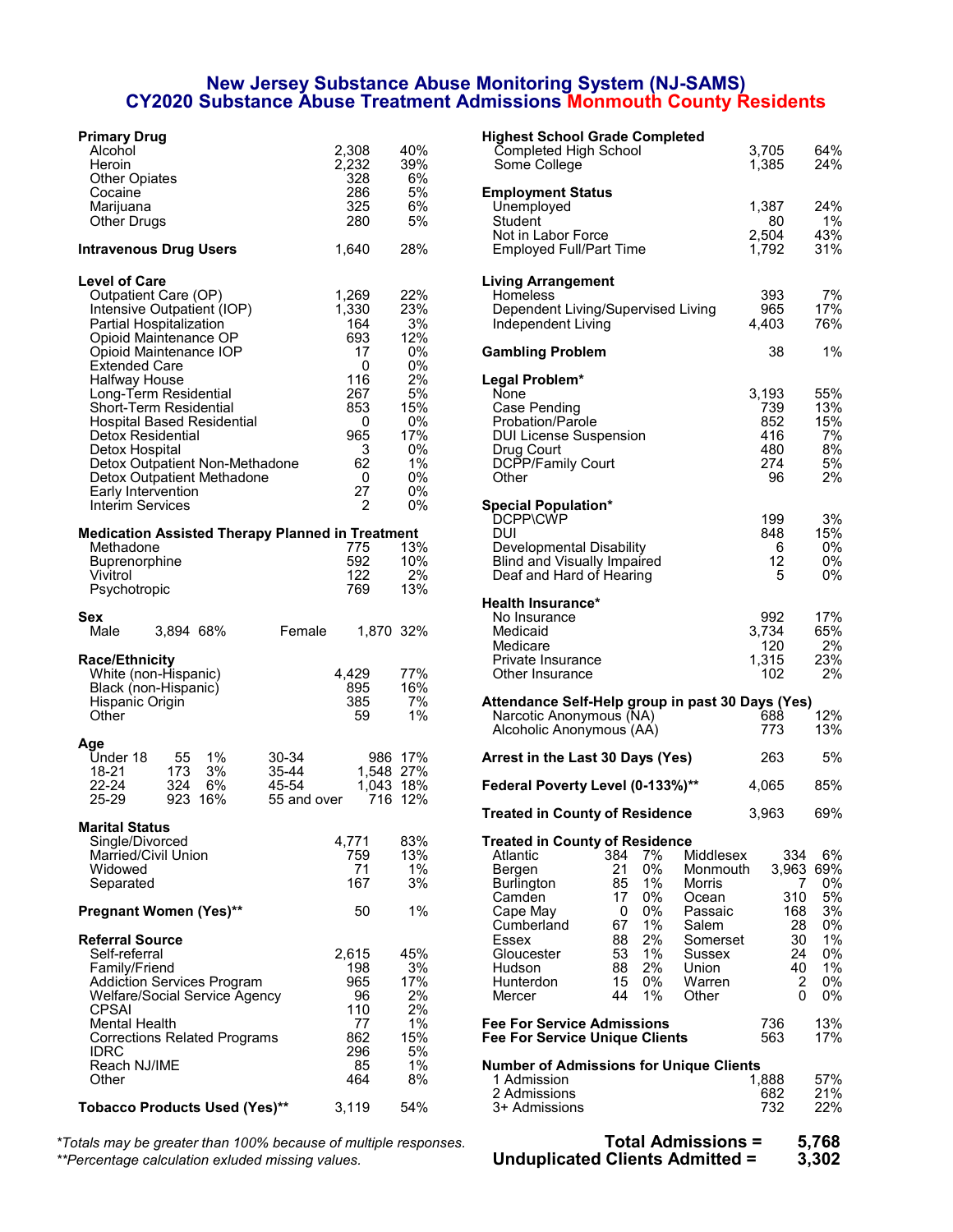### **New Jersey Substance Abuse Monitoring System (NJ-SAMS) CY2020 Substance Abuse Treatment Admissions Treatment Site in Monmouth County**

| <b>Primary Drug</b>                                            |              |           | <b>Highest School Grade Completed</b>                                       |                  |          |
|----------------------------------------------------------------|--------------|-----------|-----------------------------------------------------------------------------|------------------|----------|
| Alcohol                                                        | 3,130        | 34%       | Completed High School                                                       | 6,250            | 68%      |
| Heroin                                                         | 4,279        | 46%       | Some College                                                                | 1,820            | 20%      |
| <b>Other Opiates</b>                                           | 623          | 7%<br>4%  |                                                                             |                  |          |
| Cocaine<br>Marijuana                                           | 393<br>400   | 4%        | <b>Employment Status</b>                                                    | 1,541            | 17%      |
| <b>Other Drugs</b>                                             | 424          | 5%        | Unemployed<br>Student                                                       | 124              | 1%       |
|                                                                |              |           | Not in Labor Force                                                          | 5,552            | 60%      |
| <b>Intravenous Drug Users</b>                                  | 3,189        | 34%       | <b>Employed Full/Part Time</b>                                              | 2,035            | 22%      |
| <b>Level of Care</b>                                           |              |           | <b>Living Arrangement</b>                                                   |                  |          |
| Outpatient Care (OP)                                           | 1,348        | 15%       | Homeless                                                                    | 631              | 7%       |
| Intensive Outpatient (IOP)                                     | 1,643        | 18%       | Dependent Living/Supervised Living                                          | 2,350            | 25%      |
| Partial Hospitalization                                        | 258          | 3%        | Independent Living                                                          | 6,268            | 68%      |
| Opioid Maintenance OP                                          | 964          | 10%       |                                                                             |                  |          |
| Opioid Maintenance IOP                                         | 22           | 0%        | <b>Gambling Problem</b>                                                     | 26               | 0%       |
| <b>Extended Care</b>                                           | 0            | 0%        |                                                                             |                  |          |
| Halfway House                                                  | 164<br>54    | 2%<br>1%  | Legal Problem*                                                              | 5,326            | 58%      |
| Long-Term Residential<br>Short-Term Residential                | 2,112        | 23%       | None<br>Case Pending                                                        | 1,437            | 16%      |
| <b>Hospital Based Residential</b>                              | 0            | 0%        | Probation/Parole                                                            | 1,343            | 15%      |
| Detox Residential                                              | 2,594        | 28%       | <b>DUI License Suspension</b>                                               | 537              | 6%       |
| Detox Hospital                                                 | 2            | 0%        | Drug Court                                                                  | 548              | 6%       |
| Detox Outpatient Non-Methadone                                 | 64           | 1%        | DCPP/Family Court                                                           | 430              | 5%       |
| Detox Outpatient Methadone                                     | 0            | 0%        | Other                                                                       | 124              | 1%       |
| Early Intervention                                             | 30           | 0%        |                                                                             |                  |          |
| Interim Services                                               | 2            | 0%        | <b>Special Population*</b>                                                  |                  |          |
|                                                                |              |           | DCPP\CWP                                                                    | 388              | 4%       |
| <b>Medication Assisted Therapy Planned in Treatment</b>        |              |           | <b>DUI</b>                                                                  | 1,393            | 15%      |
| Methadone                                                      | 1,058        | 11%       | Developmental Disability                                                    | 16               | 0%       |
| <b>Buprenorphine</b>                                           | 1,191<br>139 | 13%<br>2% | <b>Blind and Visually Impaired</b>                                          | 15<br>6          | 0%<br>0% |
| Vivitrol<br>Psychotropic                                       | 1,062        | 11%       | Deaf and Hard of Hearing                                                    |                  |          |
|                                                                |              |           | <b>Health Insurance*</b>                                                    |                  |          |
| Sex                                                            |              |           | No Insurance                                                                | 1,854            | 20%      |
| 6,502 70%<br>Female<br>Male                                    | 2,750 30%    |           | Medicaid                                                                    | 6,966            | 75%      |
|                                                                |              |           | Medicare                                                                    | 153              | 2%       |
| <b>Race/Ethnicity</b>                                          |              |           | Private Insurance                                                           | 936              | 10%      |
| White (non-Hispanic)                                           | 7,196        | 78%       | Other Insurance                                                             | 196              | 2%       |
| Black (non-Hispanic)                                           | 1,238        | 13%       |                                                                             |                  |          |
| Hispanic Origin                                                | 721          | 8%        | Attendance Self-Help group in past 30 Days (Yes)                            |                  |          |
| Other                                                          | 102          | $1\%$     | Narcotic Anonymous (NA)                                                     | 864              | 9%       |
|                                                                |              |           | Alcoholic Anonymous (AA)                                                    | 931              | 10%      |
| Age<br>1%<br>Under 18<br>102<br>30-34                          |              | 1,827 20% | Arrest in the Last 30 Days (Yes)                                            | 318              | 3%       |
| 3%<br>18-21<br>249<br>35-44<br>$22 - 24$<br>447<br>5%<br>45-54 | 2,510 27%    | 1,578 17% | Federal Poverty Level (0-133%)**                                            | 7,407            | 85%      |
| 25-29<br>55 and over<br>1,653 18%                              |              | 891 10%   | <b>Treated in County of Residence</b>                                       | 3,963            | 43%      |
| Marital Status                                                 |              |           |                                                                             |                  |          |
| Single/Divorced                                                | 8,098        | 87%       | <b>County of Residence</b>                                                  |                  |          |
| Married/Civil Union                                            | 814          | 9%        | 2%<br>Atlantic<br>160<br>Middlesex                                          | 1,027 11%        |          |
| Widowed<br>Separated                                           | 108<br>237   | 1%<br>3%  | 2%<br>224<br>Monmouth<br>Bergen<br>257<br>3%<br><b>Burlington</b><br>Morris | 3,963 43%<br>146 | 2%       |
|                                                                |              |           | 284<br>3%<br>Camden<br>Ocean                                                | 1,190 13%        |          |
| <b>Pregnant Women (Yes)**</b>                                  | 68           | 1%        | 1%<br>Cape May<br>79<br>Passaic                                             | 168              | 2%       |
|                                                                |              |           | 1%<br>128<br>Cumberland<br>Salem                                            | 63               | 1%       |
| <b>Referral Source</b>                                         |              |           | 276<br>3%<br>Essex<br>Somerset                                              | 138              | 1%       |
| Self-referral                                                  | 4,521        | 49%       | 168<br>2%<br>Gloucester<br>Sussex                                           | 45               | 0%       |
| Family/Friend                                                  | 244          | 3%        | 200<br>2%<br>Union<br>Hudson                                                | 220              | 2%       |
| <b>Addiction Services Program</b>                              | 2,059        | 22%       | 1%<br>49<br>Hunterdon<br>Warren                                             | 104              | 1%       |
| Welfare/Social Service Agency                                  | 96           | 1%        | 275<br>3%<br>Mercer<br>Other                                                | 92               | 1%       |
| <b>CPSAI</b>                                                   | 99           | 1%        |                                                                             |                  |          |
| <b>Mental Health</b>                                           | 97           | 1%        | <b>Fee For Service Admissions</b>                                           | 1,163            | 13%      |
| <b>Corrections Related Programs</b><br><b>IDRC</b>             | 897<br>323   | 10%<br>3% | <b>Fee For Service Unique Clients</b>                                       | 836              | 15%      |
| Reach NJ/IME                                                   | 439          | 5%        | <b>Number of Admissions for Unique Clients</b>                              |                  |          |
| Other                                                          | 482          | 5%        | 1 Admission                                                                 | 2,476            | 43%      |
|                                                                |              |           | 2 Admissions                                                                | 1,291            | 23%      |
| Tobacco Products Used (Yes)**                                  | 5,975        | 65%       | 3+ Admissions                                                               | 1,959            | 34%      |
|                                                                |              |           |                                                                             |                  |          |

*\*Totals may be greater than 100% because of multiple responses.* **Total Admissions = 9,257** *\*\*Percentage calculation exluded missing values.* **Unduplicated Clients Admitted = 5,726**

| rimary Drug                                                |                     |            | <b>Highest School Grade Completed</b>                          |                |            |
|------------------------------------------------------------|---------------------|------------|----------------------------------------------------------------|----------------|------------|
| Alcohol<br>Heroin                                          | 3,130<br>4,279      | 34%<br>46% | Completed High School                                          | 6,250<br>1,820 | 68%<br>20% |
| Other Opiates                                              | 623                 | 7%         | Some College                                                   |                |            |
| Cocaine                                                    | 393                 | 4%         | <b>Employment Status</b>                                       |                |            |
| Marijuana                                                  | 400                 | 4%         | Unemployed                                                     | 1,541          | 17%        |
| Other Drugs                                                | 424                 | 5%         | Student                                                        | 124            | $1\%$      |
|                                                            |                     | 34%        | Not in Labor Force                                             | 5,552          | 60%<br>22% |
| travenous Drug Users                                       | 3,189               |            | Employed Full/Part Time                                        | 2,035          |            |
| evel of Care                                               |                     |            | <b>Living Arrangement</b>                                      |                |            |
| Outpatient Care (OP)                                       | 1,348               | 15%        | Homeless                                                       | 631            | 7%         |
| Intensive Outpatient (IOP)                                 | 1,643               | 18%        | Dependent Living/Supervised Living                             | 2,350          | 25%        |
| Partial Hospitalization                                    | 258                 | 3%         | Independent Living                                             | 6,268          | 68%        |
| Opioid Maintenance OP                                      | 964                 | 10%        |                                                                |                |            |
| Opioid Maintenance IOP                                     | 22                  | 0%         | <b>Gambling Problem</b>                                        | 26             | 0%         |
| Extended Care                                              | 0                   | 0%         |                                                                |                |            |
| Halfway House<br>Long-Term Residential                     | 164<br>54           | 2%<br>1%   | Legal Problem*<br>None                                         | 5,326          | 58%        |
| Short-Term Residential                                     | 2,112               | 23%        | Case Pending                                                   | 1,437          | 16%        |
| Hospital Based Residential                                 | 0                   | 0%         | Probation/Parole                                               | 1,343          | 15%        |
| Detox Residential                                          | 2,594               | 28%        | <b>DUI License Suspension</b>                                  | 537            | 6%         |
| Detox Hospital                                             | 2                   | 0%         | Drug Court                                                     | 548            | 6%         |
| Detox Outpatient Non-Methadone                             | 64                  | $1\%$      | <b>DCPP/Family Court</b>                                       | 430            | 5%         |
| Detox Outpatient Methadone                                 | 0                   | 0%         | Other                                                          | 124            | $1\%$      |
| Early Intervention                                         | 30                  | 0%         |                                                                |                |            |
| Interim Services                                           | 2                   | 0%         | <b>Special Population*</b>                                     |                |            |
|                                                            |                     |            | DCPP\CWP                                                       | 388            | 4%         |
| edication Assisted Therapy Planned in Treatment            |                     |            | DUI                                                            | 1,393          | 15%        |
| Methadone<br>Buprenorphine                                 | 1,058<br>1,191      | 11%<br>13% | Developmental Disability<br><b>Blind and Visually Impaired</b> | 16<br>15       | 0%<br>0%   |
| Vivitrol                                                   | 139                 | 2%         | Deaf and Hard of Hearing                                       | 6              | $0\%$      |
| Psychotropic                                               | 1,062               | 11%        |                                                                |                |            |
|                                                            |                     |            | <b>Health Insurance*</b>                                       |                |            |
| эх                                                         |                     |            | No Insurance                                                   | 1,854          | 20%        |
| Male<br>6,502 70%                                          | Female<br>2,750 30% |            | Medicaid                                                       | 6,966          | 75%        |
|                                                            |                     |            | Medicare                                                       | 153            | 2%         |
| ace/Ethnicity                                              |                     |            | Private Insurance                                              | 936            | 10%        |
| White (non-Hispanic)                                       | 7,196               | 78%        | Other Insurance                                                | 196            | 2%         |
| Black (non-Hispanic)                                       | 1,238               | 13%        |                                                                |                |            |
| Hispanic Origin                                            | 721                 | 8%         | Attendance Self-Help group in past 30 Days (Yes)               |                |            |
| Other                                                      | 102                 | $1\%$      | Narcotic Anonymous (NA)                                        | 864<br>931     | 9%<br>10%  |
| qe                                                         |                     |            | Alcoholic Anonymous (AA)                                       |                |            |
| Under 18<br>1%<br>30-34<br>102                             | 1,827 20%           |            | Arrest in the Last 30 Days (Yes)                               | 318            | 3%         |
| 3%<br>18-21<br>249<br>35-44                                | 2,510 27%           |            |                                                                |                |            |
| 45-54<br>22-24<br>447<br>5%                                | 1,578 17%           |            | Federal Poverty Level (0-133%)**                               | 7,407          | 85%        |
| 25-29<br>1,653 18%                                         | 55 and over         | 891 10%    | <b>Treated in County of Residence</b>                          | 3,963          | 43%        |
| arital Status                                              |                     |            |                                                                |                |            |
| Single/Divorced                                            | 8,098               | 87%        | <b>County of Residence</b>                                     |                |            |
| Married/Civil Union                                        | 814                 | 9%         | 2%<br>Atlantic<br>160<br>Middlesex                             |                | 1.027 11%  |
| Widowed                                                    | 108                 | 1%         | 2%<br>224<br>Bergen<br>Monmouth                                |                | 3,963 43%  |
| Separated                                                  | 237                 | 3%         | 3%<br>257<br><b>Burlington</b><br>Morris                       | 146            | 2%         |
|                                                            |                     |            | 284<br>3%<br>Camden<br>Ocean                                   | 1,190          | 13%        |
| regnant Women (Yes)**                                      | 68                  | 1%         | 1%<br>79<br>Cape May<br>Passaic<br>128<br>Salem                | 168<br>63      | 2%         |
| eferral Source                                             |                     |            | 1%<br>Cumberland<br>3%<br>276<br>Essex<br>Somerset             | 138            | 1%<br>1%   |
| Self-referral                                              | 4,521               | 49%        | 168<br>2%<br>Gloucester<br>Sussex                              | 45             | 0%         |
| Family/Friend                                              | 244                 | 3%         | 2%<br>200<br>Union<br>Hudson                                   | 220            | 2%         |
| Addiction Services Program                                 | 2,059               | 22%        | 49<br>1%<br>Warren<br>Hunterdon                                | 104            | 1%         |
| Welfare/Social Service Agency                              | 96                  | $1\%$      | 275<br>3%<br>Mercer<br>Other                                   | 92             | 1%         |
| CPSAI                                                      | 99                  | 1%         |                                                                |                |            |
| Mental Health                                              | 97                  | $1\%$      | <b>Fee For Service Admissions</b>                              | 1,163          | 13%        |
| Corrections Related Programs                               | 897                 | 10%        | <b>Fee For Service Unique Clients</b>                          | 836            | 15%        |
| IDRC                                                       | 323                 | 3%         |                                                                |                |            |
| Reach NJ/IME                                               | 439                 | 5%         | <b>Number of Admissions for Unique Clients</b>                 |                |            |
| Other                                                      | 482                 | 5%         | 1 Admission                                                    | 2,476          | 43%        |
| bbacco Products Used (Yes)**                               | 5,975               | 65%        | 2 Admissions<br>3+ Admissions                                  | 1,291<br>1,959 | 23%<br>34% |
|                                                            |                     |            |                                                                |                |            |
| Is may be greater than 100% because of multiple responses. |                     |            | <b>Total Admissions =</b>                                      |                | 9,257      |
|                                                            |                     |            |                                                                |                |            |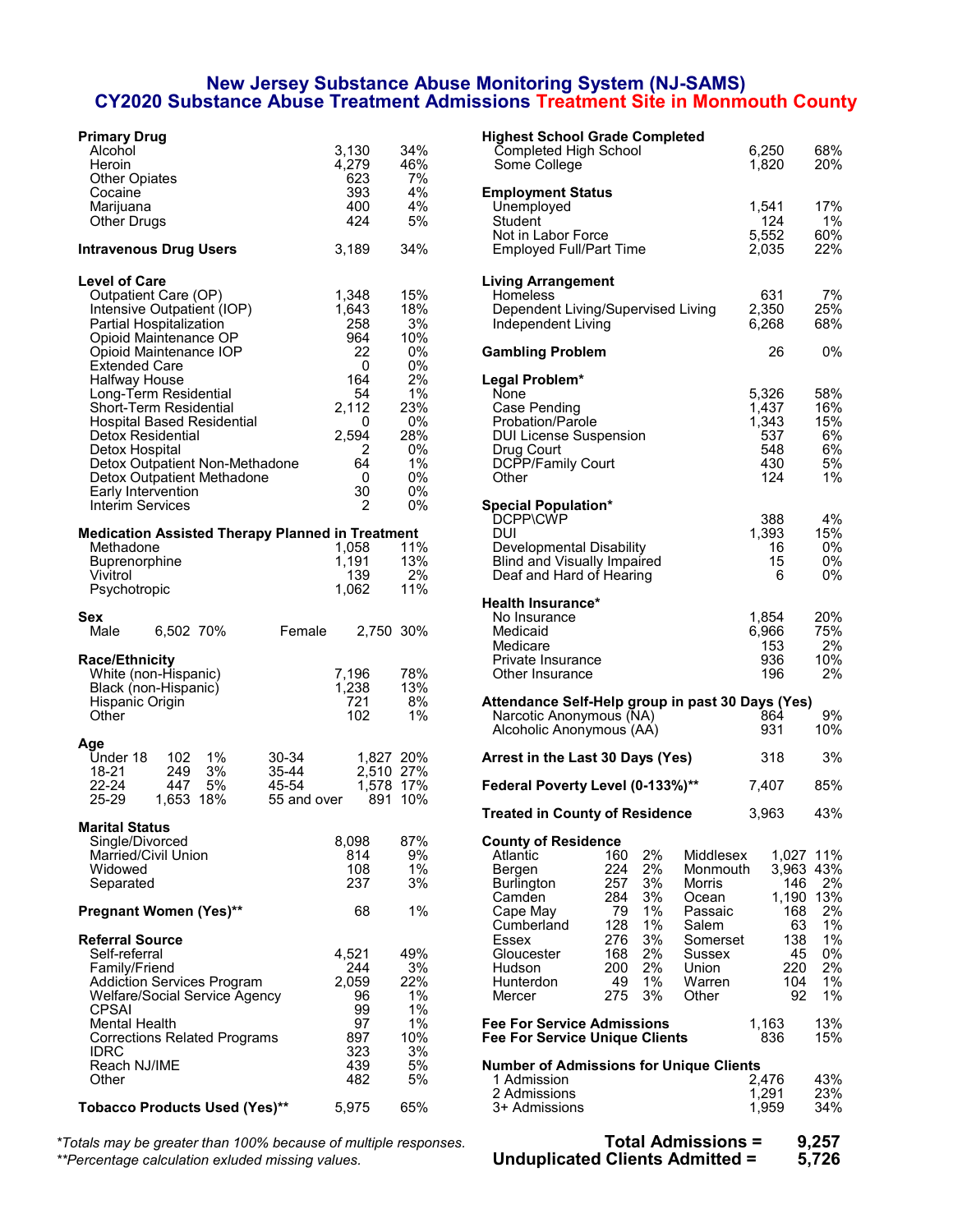## **Substance Abuse Admissions by Municipality and Primary Drug 2020 NJ Resident Admissions**

| <b>Monmouth</b>                                     | <b>Primary Drug</b> |                              |                                 |                         |                |                              |                                |                              |                              |                |                              | Total           |                      |                |                |                             |
|-----------------------------------------------------|---------------------|------------------------------|---------------------------------|-------------------------|----------------|------------------------------|--------------------------------|------------------------------|------------------------------|----------------|------------------------------|-----------------|----------------------|----------------|----------------|-----------------------------|
|                                                     | <b>Alcohol</b>      |                              | <b>Cocaine/</b><br><b>Crack</b> |                         | <b>Heroin</b>  |                              | <b>Other</b><br><b>Opiates</b> |                              | Marijuana/<br><b>Hashish</b> |                | <b>Other</b><br><b>Drugs</b> |                 |                      | <b>Unknown</b> |                |                             |
|                                                     | N                   | $\frac{9}{6}$                | N                               | %                       | N              | $\frac{9}{6}$                | N                              | %                            | N                            | %              | N                            | %               | N                    | $\frac{9}{6}$  | N              | $\frac{9}{6}$               |
| <b>ABERDEEN TWP</b>                                 | 49                  | $\overline{2}$               | 3                               | 1                       | 45             | $\overline{2}$               | 9                              | 3                            | 5                            | $\overline{2}$ | 5                            | $\overline{2}$  |                      |                | 116            | $\overline{2}$              |
| <b>ALLENHURST</b><br><b>BORO</b>                    | 3                   | $\mathbf{0}$                 |                                 |                         | 3              | $\Omega$                     | 1.                             | $\Omega$                     |                              |                | $\overline{2}$               | $\mathbf{1}$    |                      |                | 9              | $\mathbf{0}$                |
| <b>ALLENTOWN BORO</b>                               | 8                   | $\mathbf{0}$                 |                                 |                         | 3              | $\mathbf{0}$                 | $\blacktriangleleft$           | $\mathbf{0}$                 | $\overline{2}$               | $\mathbf{1}$   | $\overline{2}$               | $\mathbf{1}$    |                      |                | 16             | $\mathbf{0}$                |
| <b>ASBURY PARK</b><br><b>CITY</b>                   | 182                 | 8                            | 38                              | 13                      | 167            | $\overline{7}$               | 22                             | $\overline{7}$               | 50                           | 15             | 23                           | 8               |                      |                | 482            | 8                           |
| <b>ATLANTIC</b><br><b>HIGHLANDS BORO</b>            | 31                  | $\mathbf{1}$                 |                                 |                         | 23             | $\mathbf{1}$                 | 3                              | 1                            | $\mathbf{1}$                 | $\mathbf{0}$   |                              |                 |                      |                | 58             | $\mathbf{1}$                |
| <b>AVON-BY-THE-SEA</b><br><b>BORO</b>               | 4                   | $\mathbf{0}$                 |                                 |                         |                |                              | 6                              | $\overline{2}$               | 1                            | $\mathbf{0}$   |                              |                 |                      |                | 11             | $\mathbf{0}$                |
| <b>BELMAR BORO</b>                                  | 43                  | $\overline{2}$               | 6                               | $\overline{\mathbf{2}}$ | 42             | $\overline{2}$               | 5                              | 2                            | 3                            | 1              | 9                            | $\mathbf{3}$    |                      |                | 108            | $\overline{2}$              |
| <b>BRADLEY BEACH</b><br><b>BORO</b>                 | 28                  | $\mathbf{1}$                 | 2                               | 1                       | 14             | $\mathbf{1}$                 | 3                              | $\mathbf{1}$                 | $\overline{2}$               | $\mathbf{1}$   | $\overline{2}$               | $\mathbf{1}$    |                      |                | 51             | $\mathbf{1}$                |
| <b>BRIELLE BORO</b>                                 | 24                  | $\mathbf{1}$                 |                                 |                         | $\overline{7}$ | $\mathbf{0}$                 | $\mathbf{1}$                   | $\Omega$                     | 1                            | $\mathbf{0}$   | $\overline{2}$               | $\mathbf{1}$    |                      |                | 35             | $\mathbf{1}$                |
| <b>COLTS NECK TWP</b>                               | 20                  | $\mathbf{1}$                 |                                 |                         | $\overline{7}$ | $\mathbf{0}$                 | $\overline{1}$                 | $\Omega$                     | $\overline{2}$               | 1              | $\mathbf{1}$                 | $\Omega$        |                      |                | 31             | $\mathbf{1}$                |
| <b>DEAL BORO</b>                                    |                     |                              |                                 |                         | $\overline{2}$ | $\mathbf{0}$                 |                                |                              |                              |                |                              |                 |                      |                | $\overline{2}$ | $\mathbf 0$                 |
| <b>EATONTOWN BORO</b>                               | 57                  | $\overline{2}$               | 14                              | 5                       | 53             | $\overline{2}$               | 8                              | $\overline{2}$               | 17                           | 5              | 6                            | $\overline{2}$  |                      |                | 155            | 3                           |
| <b>ENGLISHTOWN</b><br><b>BORO</b>                   | 21                  | $\mathbf{1}$                 |                                 |                         | 19             | $\mathbf{1}$                 | 4                              | $\mathbf{1}$                 | $\overline{2}$               | 1              |                              |                 |                      |                | 46             | $\mathbf{1}$                |
| <b>FAIR HAVEN BORO</b>                              | 14                  | $\mathbf{1}$                 | $\mathbf{1}$                    | $\mathbf{0}$            | 6              | $\mathbf 0$                  |                                |                              |                              |                | $\mathbf{1}$                 | $\mathbf{0}$    |                      |                | 22             | $\mathbf 0$                 |
| <b>FARMINGDALE</b><br><b>BORO</b>                   | 10                  | $\mathbf{0}$                 |                                 |                         | 6              | $\Omega$                     | $\overline{2}$                 | $\mathbf{1}$                 | $\mathbf{1}$                 | $\mathbf{0}$   | $\mathbf{1}$                 | $\mathbf{0}$    |                      |                | 20             | $\mathbf{0}$                |
| <b>FREEHOLD BORO</b>                                | 54                  | $\overline{2}$               | 8                               | 3                       | 78             | 3                            | 10                             | 3                            | 13                           | 4              | 7                            | 3               |                      |                | 170            | 3                           |
| <b>FREEHOLD TWP</b>                                 | 54                  | $\overline{2}$               | 8                               | 3                       | 75             | 3                            | $\overline{2}$                 | $\overline{1}$               | 9                            | 3              | 6                            | $\overline{2}$  | 1                    | 11             | 155            | 3                           |
| <b>HAZLET TWP</b>                                   | 63                  | 3                            | 6                               | $\overline{2}$          | 80             | $\overline{4}$               | $\overline{7}$                 | $\overline{2}$               | 12                           | 4              | 5                            | $\overline{2}$  |                      |                | 173            | $\overline{3}$              |
| <b>HIGHLANDS BORO</b>                               | 27                  | $\mathbf{1}$                 | 1                               | $\mathbf{0}$            | 22             | 1                            | 3                              | 1                            | $\overline{2}$               | 1              | $\overline{2}$               | $\mathbf{1}$    |                      |                | 57             | $\mathbf{1}$                |
| <b>HOLMDEL TWP</b>                                  | 25                  | $\mathbf{1}$                 | 3                               | $\mathbf{1}$            | 20             | $\mathbf{1}$                 | 1                              | $\Omega$                     | $\overline{2}$               | $\mathbf{1}$   | 6                            | $\overline{2}$  |                      |                | 57             | $\mathbf{1}$                |
| <b>HOWELL TWP</b>                                   | 124                 | 5                            | 15                              | 5                       | 160            | $\overline{7}$               | 22                             | $\overline{7}$               | 8                            | $\overline{2}$ | 37                           | 13              |                      |                | 366            | 6                           |
| <b>INTERLAKEN BORO</b>                              | 1                   | $\mathbf{0}$                 |                                 |                         |                |                              |                                |                              |                              |                |                              |                 |                      |                | $\mathbf{1}$   | $\mathbf 0$                 |
| <b>KEANSBURG BORO</b>                               | 74                  | 3                            | 30                              | 10                      | 169            | 8                            | 27                             | 8                            | 21                           | 6              | 11                           | 4               | $\blacktriangleleft$ | 11             | 333            | 6                           |
| <b>KEYPORT BORO</b>                                 | 36                  | $\overline{2}$               | 8                               | 3                       | 65             | 3                            | 3                              | $\mathbf{1}$                 | $\overline{7}$               | $\overline{2}$ | 9                            | 3               | $\overline{2}$       | 22             | 130            | $\overline{2}$              |
| <b>LAKE COMO BORO</b><br><b>LITTLE SILVER</b>       | 10<br>5             | $\mathbf{0}$<br>$\mathbf{0}$ | 3<br>1                          | 1<br>$\mathbf{0}$       | 5<br>4         | $\mathbf{0}$<br>$\mathbf{0}$ | 1<br>1                         | $\mathbf{0}$<br>$\mathbf{0}$ | $\overline{2}$               | $\mathbf{1}$   | $\mathbf{1}$                 | $\mathbf{0}$    |                      |                | 19<br>14       | $\mathbf 0$<br>$\mathbf{0}$ |
| <b>BORO</b><br><b>LOCH ARBOUR</b>                   |                     |                              |                                 |                         |                |                              | 1.                             | 0                            |                              |                |                              |                 |                      |                | 1.             | $\mathbf{0}$                |
| <b>VILLAGE</b><br><b>LONG BRANCH</b><br><b>CITY</b> | 177                 | 8                            | 22                              | 8                       | 207            | 9                            | 27                             | 8                            | 25                           | 8              | 12                           | 4               | $\blacktriangleleft$ | 11             | 471            | 8                           |
| <b>MANALAPAN TWP</b>                                | 66                  | $\overline{3}$               | 6                               | $\overline{2}$          | 101            | 5                            | 15                             | 5                            | 13                           | 4              | $\overline{7}$               | $\overline{3}$  |                      |                | 208            | $\overline{4}$              |
| <b>MANASQUAN</b><br><b>BORO</b>                     | 41                  | $\overline{2}$               | $\mathbf{1}$                    | $\Omega$                | $\overline{7}$ | $\Omega$                     |                                |                              | 1                            | $\Omega$       | 4                            | $\mathbf{1}$    |                      |                | 54             | $\mathbf{1}$                |
| <b>MARLBORO TWP</b>                                 | 33                  | $\mathbf{1}$                 | 5                               | $\overline{2}$          | 27             | $\mathbf{1}$                 | 9                              | 3                            | 6                            | $\overline{2}$ | 14                           | $\overline{5}$  |                      |                | 94             | $\overline{2}$              |
| <b>MATAWAN BORO</b>                                 | 59                  | 3                            | 5                               | $\overline{2}$          | 49             | $\overline{2}$               | 12                             | 4                            | 5                            | $\overline{2}$ | 12 <sup>2</sup>              | 4               |                      |                | 142            | $\overline{2}$              |
| <b>MIDDLETOWN TWP</b>                               | 170                 | $\overline{7}$               | 4                               | $\mathbf{1}$            | 181            | 8                            | 24                             | 7                            | 16                           | 5              | 19                           | $\overline{7}$  | 1                    | 11             | 415            | $\overline{7}$              |
| <b>MILLSTONE TWP</b>                                | 20                  | $\mathbf{1}$                 | $\overline{2}$                  | $\mathbf{1}$            | 13             | $\mathbf{1}$                 | $\mathbf{1}$                   | $\mathbf{0}$                 | $\overline{2}$               | $\mathbf{1}$   | $\overline{2}$               | $\mathbf{1}$    |                      |                | 40             | $\mathbf{1}$                |
| <b>MONMOUTH BEACH</b><br><b>BORO</b>                | 15                  | $\mathbf{1}$                 |                                 |                         | 4              | $\Omega$                     | $\overline{2}$                 | $\mathbf{1}$                 |                              |                | 4                            | $\mathbf{1}$    |                      |                | 25             | $\mathbf{0}$                |
| <b>NEPTUNE CITY</b><br><b>BORO</b>                  | 56                  | $\overline{2}$               | 4                               | $\mathbf{1}$            | 39             | $\overline{2}$               | 8                              | $\overline{2}$               | $\overline{\mathbf{4}}$      | 1              | 4                            | $\mathbf{1}$    |                      |                | 115            | $\overline{2}$              |
| <b>NEPTUNE TWP</b>                                  | 155                 | $\overline{7}$               | 24                              | 8                       | 159            | $\overline{7}$               | 20                             | 6                            | 33                           | 10             | 13                           | 5               |                      |                | 404            | $\overline{7}$              |
| <b>OCEAN TWP</b>                                    | 47                  | $\overline{2}$               | $\overline{7}$                  | $\overline{2}$          | 61             | 3                            | 14                             | 4                            | 11                           | 3              | $\mathbf{1}$                 | $\Omega$        |                      |                | 141            | $\overline{2}$              |
| <b>OCEANPORT BORO</b>                               | 21                  | $\mathbf{1}$                 | 4                               | $\mathbf{1}$            | 30             | $\mathbf{1}$                 | 4                              | 1.                           | 3                            | $\mathbf{1}$   | 3                            | $\mathbf{1}$    |                      |                | 65             | $\mathbf{1}$                |
| <b>RED BANK BORO</b>                                | 85                  | 4                            | 11                              | $\overline{4}$          | 33             | $\mathbf{1}$                 | $\overline{7}$                 | $\overline{2}$               | $\overline{7}$               | $\overline{2}$ | 14                           | $5\phantom{.0}$ |                      |                | 157            | 3 <sup>1</sup>              |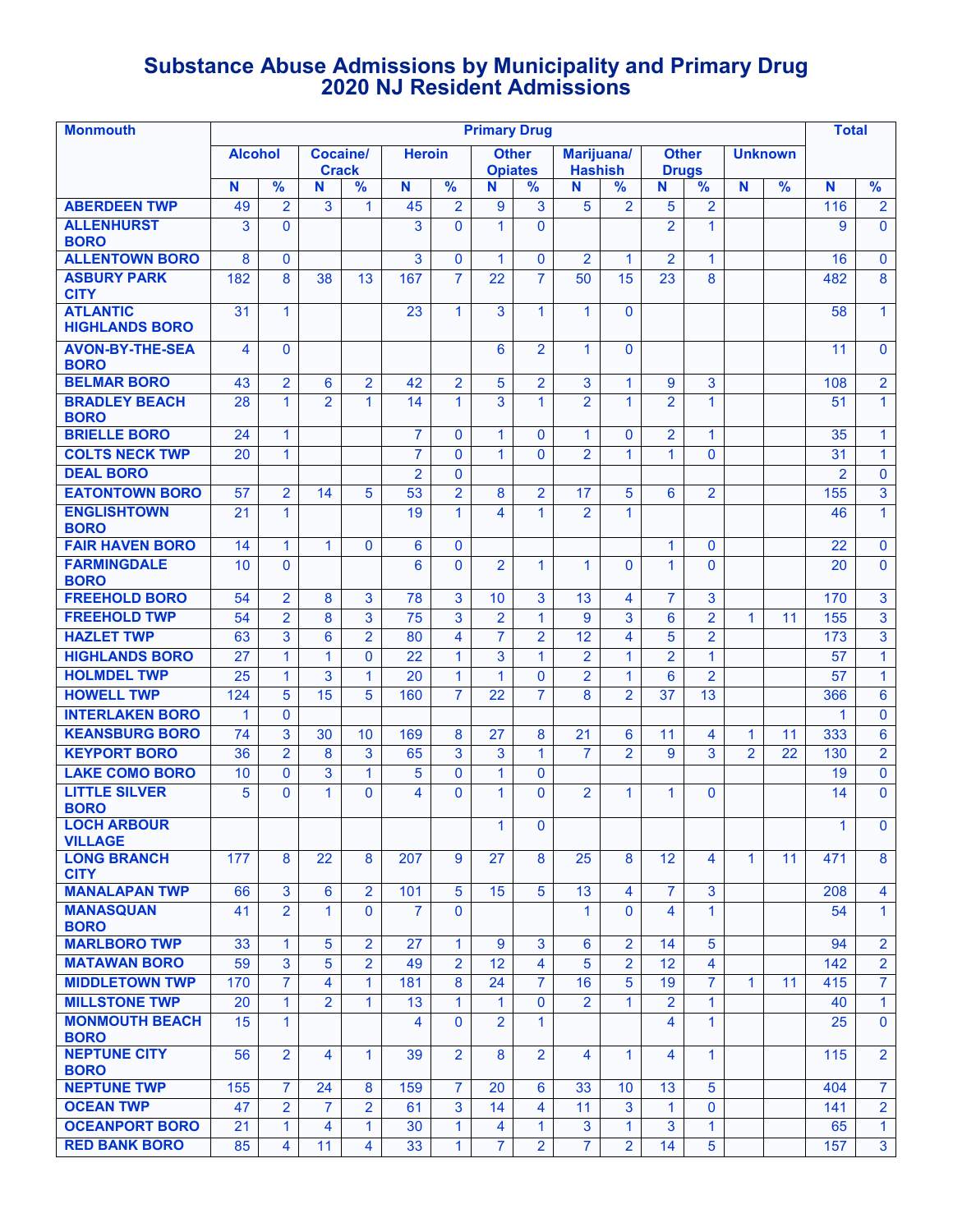| <b>ROOSEVELT BORO</b>                     | 9    | $\mathbf{0}$   |     |                          | 4              | $\mathbf{0}$   |                |               |               |              |                |                |                |     | 13              | $\mathbf{0}$   |
|-------------------------------------------|------|----------------|-----|--------------------------|----------------|----------------|----------------|---------------|---------------|--------------|----------------|----------------|----------------|-----|-----------------|----------------|
| <b>RUMSON BORO</b>                        | 19   |                |     |                          | $\overline{2}$ | $\Omega$       |                |               |               | $\Omega$     |                | $\Omega$       |                |     | 23              | $\mathbf{0}$   |
| <b>SEA BRIGHT BORO</b>                    | 4    | $\mathbf{0}$   |     |                          | 3              | $\Omega$       |                |               |               |              |                |                |                |     | $\overline{7}$  | $\mathbf{0}$   |
| <b>SEA GIRT BORO</b>                      | 4    | $\mathbf{0}$   |     |                          |                | $\Omega$       |                |               |               |              |                |                |                |     | 5               | $\mathbf{0}$   |
| <b>SHREWSBURY</b><br><b>BORO</b>          | 12   | 1              |     |                          |                |                |                |               |               | 0            |                |                |                |     | 13              | $\Omega$       |
| <b>SHREWSBURY TWP</b>                     | 6    | $\Omega$       |     |                          | 3              | $\Omega$       |                |               |               | $\Omega$     |                |                |                |     | 10 <sup>1</sup> | $\Omega$       |
| <b>SPRING LAKE</b><br><b>BORO</b>         | 14   | 1              |     |                          | 3              | $\Omega$       |                | <sup>0</sup>  | 4             |              | 3              | 1              |                |     | 25              | $\mathbf{0}$   |
| <b>SPRING LAKE</b><br><b>HEIGHTS BORO</b> | 23   | 1              |     |                          |                | $\Omega$       | $\mathfrak{p}$ |               |               |              |                |                |                |     | 26              | $\Omega$       |
| <b>TINTON FALLS</b><br><b>BORO</b>        | 57   | $\overline{2}$ | 15  | 5.                       | 41             | $\overline{2}$ | 9              | 3             | 14            | 4            |                | $\Omega$       | $\overline{2}$ | 22  | 139             | $\overline{2}$ |
| <b>UNION BEACH</b><br><b>BORO</b>         | 28   |                | 6   | $\mathcal{P}$            | 26             |                | 8              | $\mathcal{P}$ | $\mathcal{P}$ |              | $\mathcal{P}$  | 1              |                |     | 72              | 1              |
| <b>UPPER FREEHOLD</b><br><b>TWP</b>       | 5    | $\Omega$       |     |                          | 5              | $\Omega$       |                |               |               | <sup>0</sup> | 3              | 1              |                |     | 14              | $\Omega$       |
| <b>WALL TWP</b>                           | 111  | 5              | 6   | $\overline{2}$           | 70             | 3              | 10             | 3             | 9             | 3            | 6              | $\overline{2}$ |                |     | 212             | 4              |
| <b>WEST LONG</b><br><b>BRANCH BORO</b>    | 11   | $\Omega$       | 5   | $\mathfrak{p}$           | 11             | $\Omega$       | $\mathcal{P}$  |               | 3             |              | $\overline{2}$ | 1              |                |     | 34              | 1              |
| <b>NOT Stated</b>                         | 93   | 4              | 12  | $\overline{\mathcal{A}}$ | 76             | 3              | 9              | 3             | 3             |              | 12             | 4              | 1              | 11  | 206             | 4              |
| <b>Total</b>                              | 2308 | 100            | 286 | 100                      | 2232           | 100            | 328            | 100           | 328           | 100          | 277            | 100            | 9              | 100 | 5768            | 100            |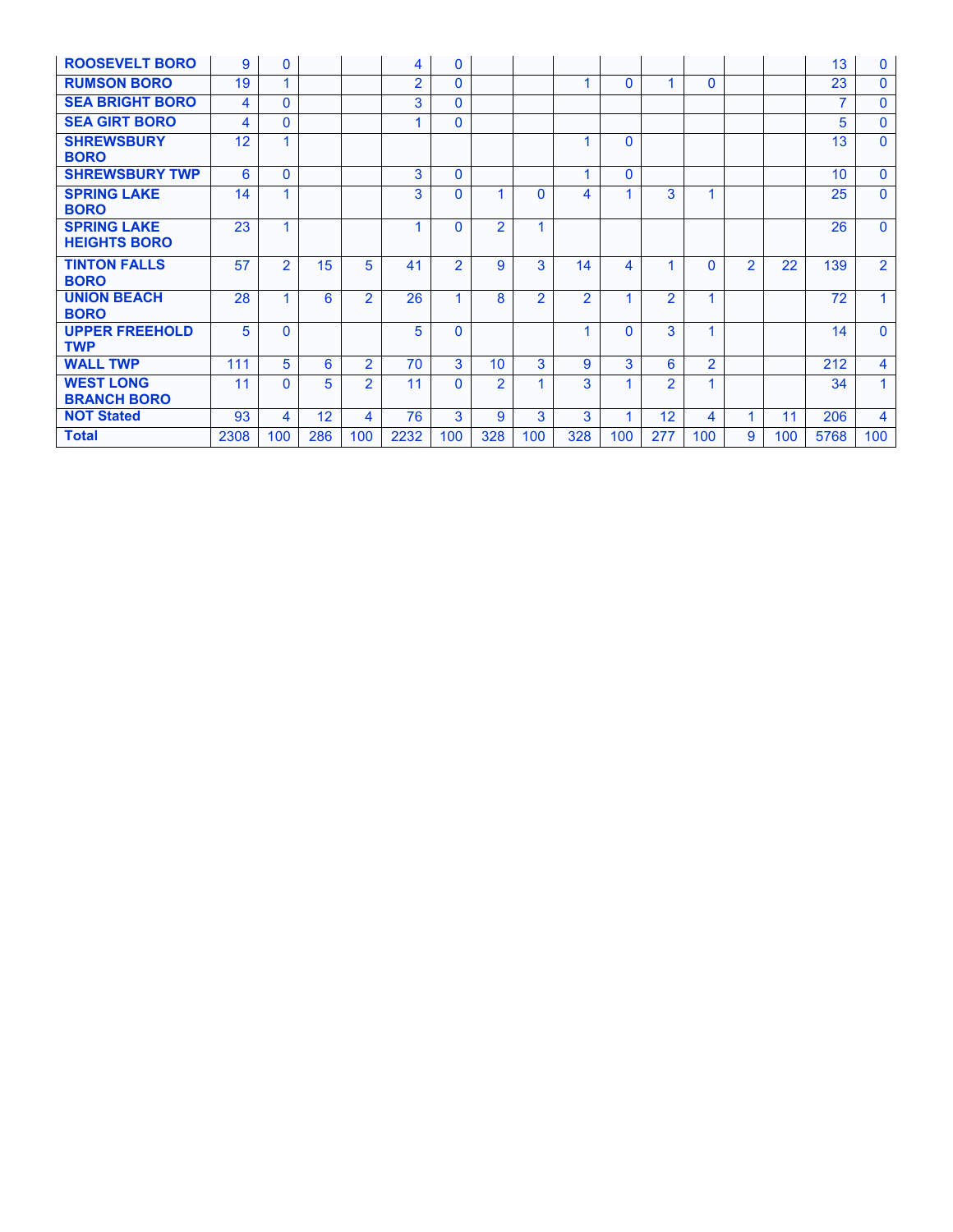# **Substance Abuse Admissions by Primary Drug within Municipality 2020 NJ Resident Admissions**

| <b>Monmouth</b>                       | <b>Primary Drug</b>      |               |                   |                         |                 |               |                     |                 |                      |                | <b>Total</b>      |                         |                |                |                |               |
|---------------------------------------|--------------------------|---------------|-------------------|-------------------------|-----------------|---------------|---------------------|-----------------|----------------------|----------------|-------------------|-------------------------|----------------|----------------|----------------|---------------|
|                                       | <b>Alcohol</b>           |               | Cocaine/          |                         | <b>Heroin</b>   |               |                     | <b>Other</b>    | Marijuana/           |                | <b>Other</b>      |                         | <b>Unknown</b> |                |                |               |
|                                       | N                        | $\frac{9}{6}$ | <b>Crack</b><br>N | $\%$                    | N               | $\frac{9}{6}$ | <b>Opiates</b><br>N | $\frac{9}{6}$   | <b>Hashish</b><br>N  | $\frac{9}{6}$  | <b>Drugs</b><br>N | $\frac{9}{6}$           | N              | %              | N              | $\frac{9}{6}$ |
| <b>ABERDEEN TWP</b>                   | 49                       | 42            | 3                 | 3                       | 45              | 39            | 9                   | 8               | 5                    | 4              | 5                 | 4                       |                |                | 116            | 100           |
| <b>ALLENHURST BORO</b>                | 3                        | 33            |                   |                         | 3               | 33            | $\mathbf{1}$        | 11              |                      |                | $\overline{2}$    | 22                      |                |                | 9              | 100           |
| <b>ALLENTOWN BORO</b>                 | 8                        | 50            |                   |                         | 3               | 19            | $\mathbf{1}$        | 6               | $\overline{2}$       | 13             | $\overline{2}$    | 13                      |                |                | 16             | 100           |
| <b>ASBURY PARK CITY</b>               | 182                      | 38            | 38                | 8                       | 167             | 35            | 22                  | 5               | 50                   | 10             | 23                | 5                       |                |                | 482            | 100           |
| <b>ATLANTIC</b>                       | 31                       | 53            |                   |                         | 23              | 40            | 3                   | 5               | $\blacktriangleleft$ | $\overline{2}$ |                   |                         |                |                | 58             | 100           |
| <b>HIGHLANDS BORO</b>                 |                          |               |                   |                         |                 |               |                     |                 |                      |                |                   |                         |                |                |                |               |
| <b>AVON-BY-THE-SEA</b><br><b>BORO</b> | $\overline{\mathcal{A}}$ | 36            |                   |                         |                 |               | 6                   | 55              | $\mathbf{1}$         | 9              |                   |                         |                |                | 11             | 100           |
| <b>BELMAR BORO</b>                    | 43                       | 40            | 6                 | 6                       | 42              | 39            | 5                   | 5               | 3                    | 3              | 9                 | 8                       |                |                | 108            | 100           |
| <b>BRADLEY BEACH</b><br><b>BORO</b>   | 28                       | 55            | $\overline{2}$    | $\overline{\mathbf{4}}$ | 14              | 27            | 3                   | 6               | $\overline{2}$       | 4              | $\overline{2}$    | $\overline{\mathbf{4}}$ |                |                | 51             | 100           |
| <b>BRIELLE BORO</b>                   | 24                       | 69            |                   |                         | 7               | 20            | $\mathbf{1}$        | 3               | $\mathbf{1}$         | 3              | $\overline{2}$    | 6                       |                |                | 35             | 100           |
| <b>COLTS NECK TWP</b>                 | 20                       | 65            |                   |                         | $\overline{7}$  | 23            | $\mathbf{1}$        | 3               | $\overline{2}$       | 6              | 1                 | 3                       |                |                | 31             | 100           |
| <b>DEAL BORO</b>                      |                          |               |                   |                         | $\overline{2}$  | 100           |                     |                 |                      |                |                   |                         |                |                | $\overline{2}$ | 100           |
| <b>EATONTOWN BORO</b>                 | 57                       | 37            | 14                | 9                       | 53              | 34            | 8                   | 5               | 17                   | 11             | 6                 | 4                       |                |                | 155            | 100           |
| <b>ENGLISHTOWN BORO</b>               | 21                       | 46            |                   |                         | 19              | 41            | 4                   | 9               | $\overline{2}$       | 4              |                   |                         |                |                | 46             | 100           |
| <b>FAIR HAVEN BORO</b>                | 14                       | 64            | $\mathbf{1}$      | 5                       | 6               | 27            |                     |                 |                      |                | 1                 | 5                       |                |                | 22             | 100           |
| <b>FARMINGDALE BORO</b>               | 10                       | 50            |                   |                         | 6               | 30            | $\overline{2}$      | 10              | $\mathbf{1}$         | 5              | 1                 | 5                       |                |                | 20             | 100           |
| <b>FREEHOLD BORO</b>                  | 54                       | 32            | 8                 | 5                       | 78              | 46            | 10                  | 6               | 13                   | 8              | $\overline{7}$    | $\overline{\mathbf{4}}$ |                |                | 170            | 100           |
| <b>FREEHOLD TWP</b>                   | 54                       | 35            | 8                 | 5                       | 75              | 48            | $\overline{2}$      | $\mathbf{1}$    | 9                    | 6              | 6                 | $\overline{4}$          | $\mathbf{1}$   | $\mathbf{1}$   | 155            | 100           |
| <b>HAZLET TWP</b>                     | 63                       | 36            | 6                 | 3                       | 80              | 46            | $\overline{7}$      | 4               | 12                   | $\overline{7}$ | 5                 | 3                       |                |                | 173            | 100           |
| <b>HIGHLANDS BORO</b>                 | 27                       | 47            | $\mathbf{1}$      | $\overline{2}$          | $\overline{22}$ | 39            | 3                   | 5               | $\overline{2}$       | 4              | $\overline{2}$    | $\overline{\mathbf{4}}$ |                |                | 57             | 100           |
| <b>HOLMDEL TWP</b>                    | 25                       | 44            | 3                 | 5                       | $\overline{20}$ | 35            | $\mathbf{1}$        | $\overline{2}$  | $\overline{2}$       | 4              | 6                 | 11                      |                |                | 57             | 100           |
| <b>HOWELL TWP</b>                     | 124                      | 34            | 15                | 4                       | 160             | 44            | 22                  | 6               | 8                    | $\overline{2}$ | 37                | 10                      |                |                | 366            | 100           |
| <b>INTERLAKEN BORO</b>                | $\mathbf 1$              | 100           |                   |                         |                 |               |                     |                 |                      |                |                   |                         |                |                | 1              | 100           |
| <b>KEANSBURG BORO</b>                 | 74                       | 22            | 30                | 9                       | 169             | 51            | 27                  | 8               | 21                   | 6              | 11                | 3                       | 1              | $\mathbf{0}$   | 333            | 100           |
| <b>KEYPORT BORO</b>                   | 36                       | 28            | 8                 | 6                       | 65              | 50            | 3                   | $\overline{2}$  | $\overline{7}$       | 5              | 9                 | $\overline{7}$          | $\overline{2}$ | $\overline{2}$ | 130            | 100           |
| <b>LAKE COMO BORO</b>                 | 10 <sup>1</sup>          | 53            | 3                 | 16                      | 5               | 26            | 1                   | 5               |                      |                |                   |                         |                |                | 19             | 100           |
| <b>LITTLE SILVER BORO</b>             | 5                        | 36            | $\mathbf{1}$      | $\overline{7}$          | 4               | 29            | $\mathbf{1}$        | $\overline{7}$  | $\overline{2}$       | 14             | 1                 | $\overline{7}$          |                |                | 14             | 100           |
| <b>LOCH ARBOUR</b><br><b>VILLAGE</b>  |                          |               |                   |                         |                 |               | 1.                  | 100             |                      |                |                   |                         |                |                | 1              | 100           |
| <b>LONG BRANCH CITY</b>               | 177                      | 38            | 22                | 5                       | 207             | 44            | 27                  | 6               | 25                   | 5              | 12                | 3                       | $\mathbf{1}$   | $\mathbf{0}$   | 471            | 100           |
| <b>MANALAPAN TWP</b>                  | 66                       | 32            | 6                 | 3                       | 101             | 49            | 15                  | $\overline{7}$  | 13                   | 6              | $\overline{7}$    | 3                       |                |                | 208            | 100           |
| <b>MANASQUAN BORO</b>                 | 41                       | 76            | $\mathbf{1}$      | $\overline{2}$          | 7               | 13            |                     |                 | $\mathbf{1}$         | $\overline{2}$ | 4                 | $\overline{7}$          |                |                | 54             | 100           |
| <b>MARLBORO TWP</b>                   | 33                       | 35            | 5                 | 5                       | 27              | 29            | 9                   | 10              | 6                    | 6              | 14                | 15                      |                |                | 94             | 100           |
| <b>MATAWAN BORO</b>                   | 59                       | 42            | 5                 | 4                       | 49              | 35            | 12                  | 8               | 5                    | 4              | 12                | 8                       |                |                | 142            | 100           |
| <b>MIDDLETOWN TWP</b>                 | 170                      | 41            | 4                 | 1                       | 181             | 44            | 24                  | 6               | 16                   | 4              | 19                | $\overline{5}$          | 1              | $\mathbf{0}$   | 415            | 100           |
| <b>MILLSTONE TWP</b>                  | 20                       | 50            | $\overline{2}$    | 5                       | 13              | 33            | $\mathbf{1}$        | $\mathbf{3}$    | $\overline{2}$       | 5              | $\overline{2}$    | 5                       |                |                | 40             | 100           |
| <b>MONMOUTH BEACH</b><br><b>BORO</b>  | 15                       | 60            |                   |                         | 4               | 16            | $\overline{2}$      | 8               |                      |                | 4                 | 16                      |                |                | 25             | 100           |
| <b>NEPTUNE CITY BORO</b>              | 56                       | 49            | 4                 | 3                       | 39              | 34            | 8                   | $\overline{7}$  | 4                    | 3              | 4                 | 3                       |                |                | 115            | 100           |
| <b>NEPTUNE TWP</b>                    | 155                      | 38            | 24                | 6                       | 159             | 39            | 20                  | 5               | 33                   | 8              | 13                | 3                       |                |                | 404            | 100           |
| <b>OCEAN TWP</b>                      | 47                       | 33            | $\overline{7}$    | 5                       | 61              | 43            | 14                  | 10 <sup>°</sup> | 11                   | 8              | $\mathbf{1}$      | $\mathbf{1}$            |                |                | 141            | 100           |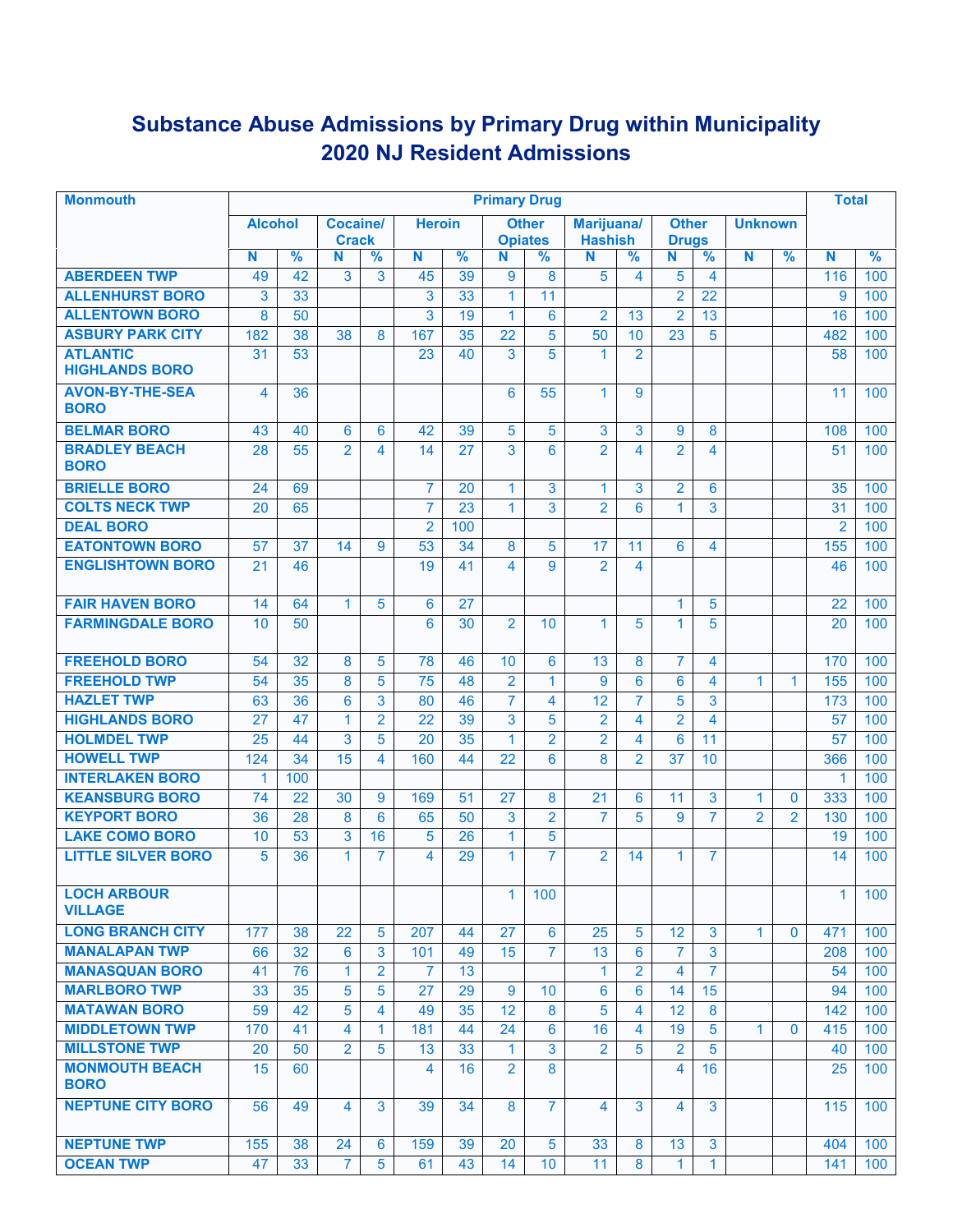| <b>OCEANPORT BORO</b>                     | 21   | 32 | 4   | 6  | 30             | 46 | 4              | 6  | 3              | 5               | 3              | 5  |                |          | 65   | 100 |
|-------------------------------------------|------|----|-----|----|----------------|----|----------------|----|----------------|-----------------|----------------|----|----------------|----------|------|-----|
| <b>RED BANK BORO</b>                      | 85   | 54 | 11  |    | 33             | 21 | $\overline{7}$ | 4  | $\overline{7}$ | 4               | 14             | 9  |                |          | 157  | 100 |
| <b>ROOSEVELT BORO</b>                     | 9    | 69 |     |    | 4              | 31 |                |    |                |                 |                |    |                |          | 13   | 100 |
| <b>RUMSON BORO</b>                        | 19   | 83 |     |    | $\overline{2}$ | 9  |                |    |                | 4               | 1              | 4  |                |          | 23   | 100 |
| <b>SEA BRIGHT BORO</b>                    | 4    | 57 |     |    | 3              | 43 |                |    |                |                 |                |    |                |          | 7    | 100 |
| <b>SEA GIRT BORO</b>                      | 4    | 80 |     |    | 1              | 20 |                |    |                |                 |                |    |                |          | 5    | 100 |
| <b>SHREWSBURY BORO</b>                    | 12   | 92 |     |    |                |    |                |    |                | 8               |                |    |                |          | 13   | 100 |
|                                           |      |    |     |    |                |    |                |    |                |                 |                |    |                |          |      |     |
| <b>SHREWSBURY TWP</b>                     | 6    | 60 |     |    | 3              | 30 |                |    | 1              | 10 <sup>1</sup> |                |    |                |          | 10   | 100 |
| <b>SPRING LAKE BORO</b>                   | 14   | 56 |     |    | 3              | 12 | 1              | 4  | 4              | 16              | 3              | 12 |                |          | 25   | 100 |
| <b>SPRING LAKE</b><br><b>HEIGHTS BORO</b> | 23   | 88 |     |    |                | 4  | $\mathcal{P}$  | 8  |                |                 |                |    |                |          | 26   | 100 |
| <b>TINTON FALLS BORO</b>                  | 57   | 41 | 15  | 11 | 41             | 29 | 9              | 6  | 14             | 10 <sup>1</sup> | 4              |    | $\mathfrak{p}$ |          | 139  | 100 |
| <b>UNION BEACH BORO</b>                   | 28   | 39 | 6   | 8  | 26             | 36 | 8              | 11 | $\mathcal{P}$  | 3               | $\overline{2}$ | 3  |                |          | 72   | 100 |
| <b>UPPER FREEHOLD</b><br><b>TWP</b>       | 5    | 36 |     |    | 5              | 36 |                |    |                | 7               | 3              | 21 |                |          | 14   | 100 |
| <b>WALL TWP</b>                           | 111  | 52 | 6   | 3  | 70             | 33 | 10             | 5  | 9              | 4               | 6              | 3  |                |          | 212  | 100 |
| <b>WEST LONG BRANCH</b><br><b>BORO</b>    | 11   | 32 | 5.  | 15 | 11             | 32 | $\overline{2}$ | 6  | 3              | 9               | $\mathfrak{p}$ | 6  |                |          | 34   | 100 |
| <b>NOT Stated</b>                         | 93   | 45 | 12  | 6  | 76             | 37 | 9              | 4  | 3              |                 | 12             | 6  | 1              | $\Omega$ | 206  | 100 |
| <b>Total</b>                              | 2308 | 40 | 286 | 5. | 2232           | 39 | 328            | 6  | 328            | 6               | 277            | 5  | 9              | $\Omega$ | 5768 | 100 |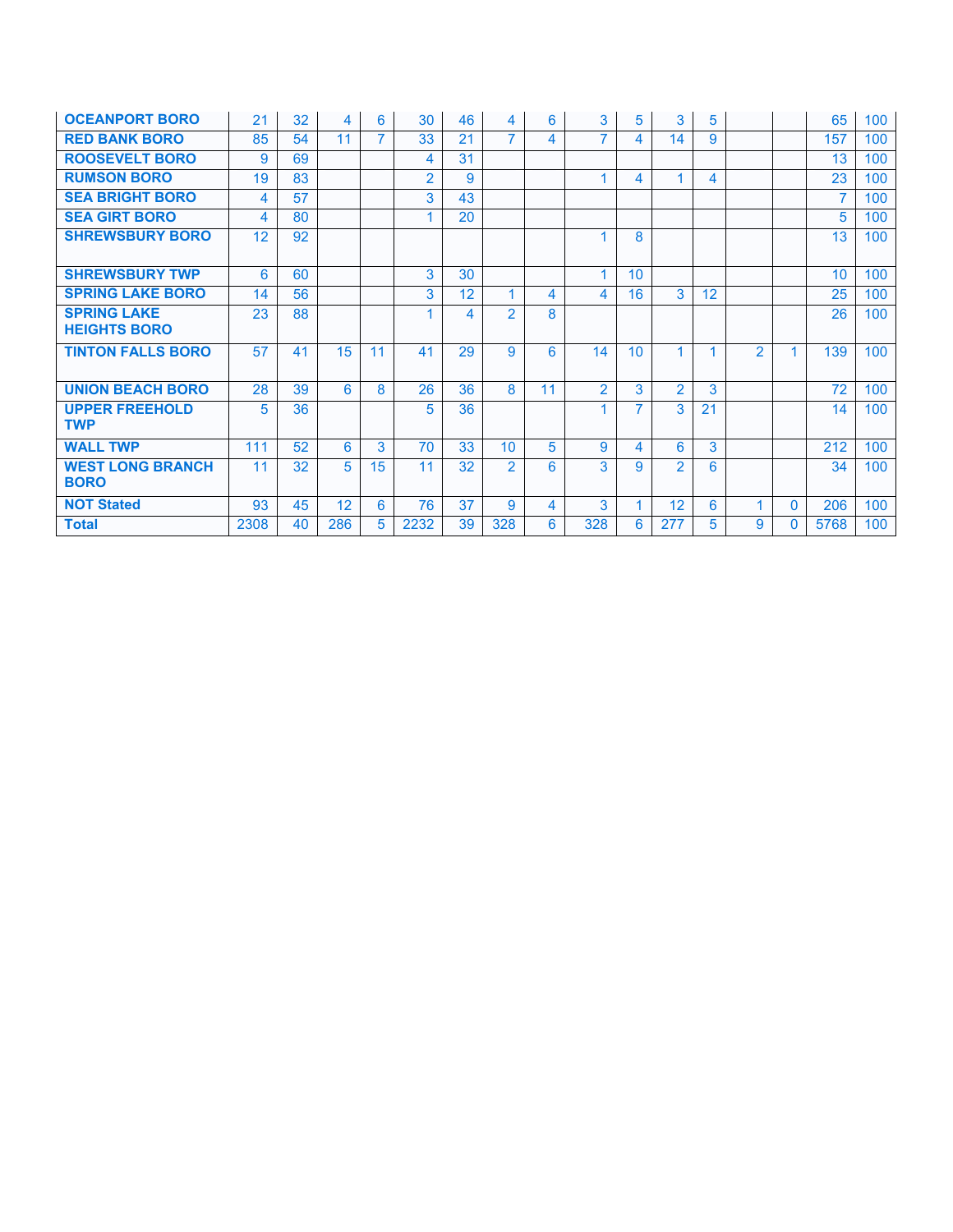## **2020 Monmouth County Substance Abuse Admissions by Municipality of Residence**

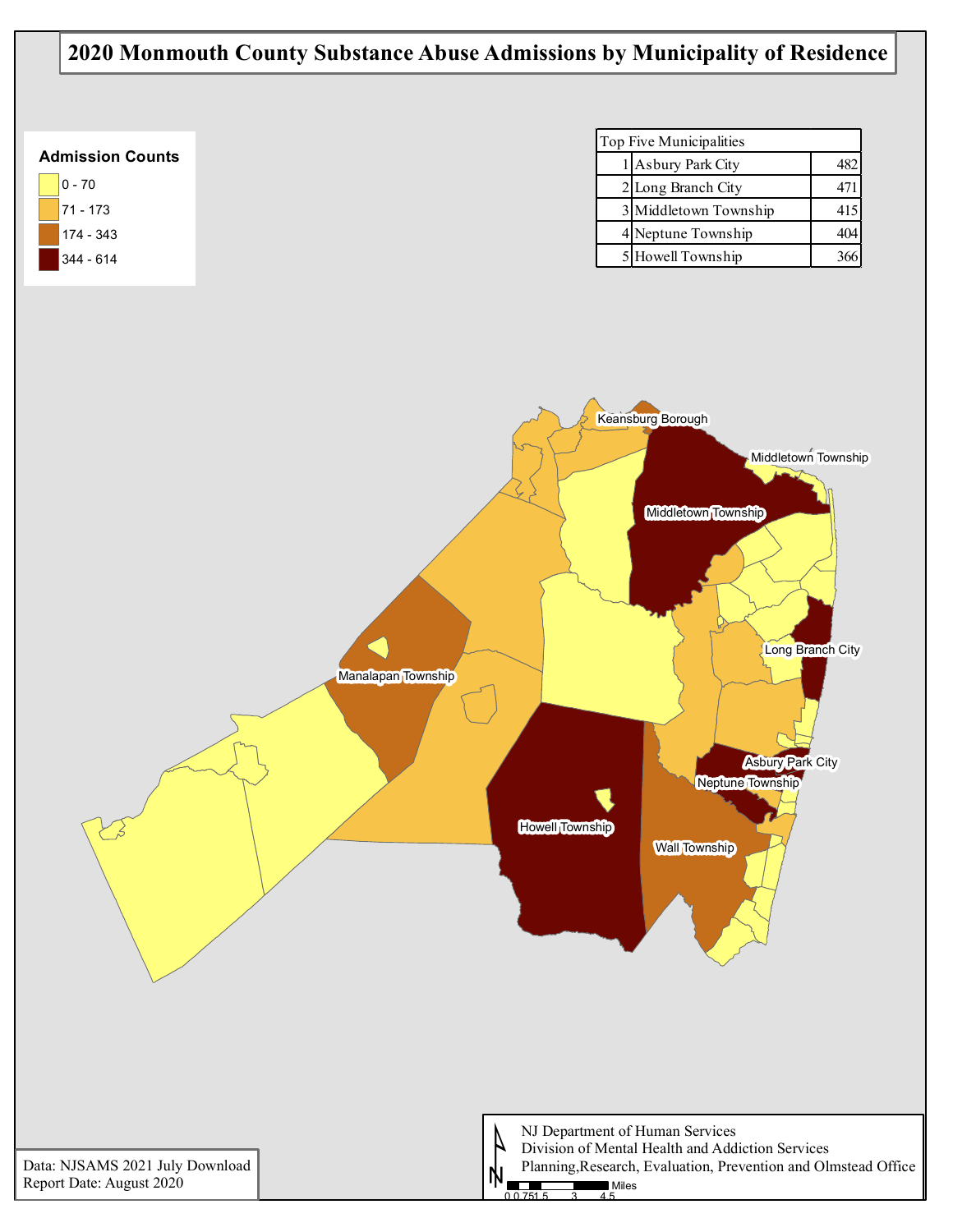## **Admissions by Municipality of Residence, Age Group and Primary Drug 2020 NJ Resident Admissions**

| Monmouth                                  | Alcohol              |               |                |                    |                 |               |                      |               | <b>Drugs</b>            |                |                | <b>Total</b>  |                      |               |                 |                |                |                  |
|-------------------------------------------|----------------------|---------------|----------------|--------------------|-----------------|---------------|----------------------|---------------|-------------------------|----------------|----------------|---------------|----------------------|---------------|-----------------|----------------|----------------|------------------|
|                                           | <b>18 &amp; Over</b> |               |                | <b>Under</b><br>18 |                 | <b>Total</b>  | <b>18 &amp; Over</b> |               | <b>Under</b><br>18      |                | <b>Total</b>   |               | <b>18 &amp; Over</b> |               | <b>Under 18</b> |                | <b>Total</b>   |                  |
|                                           | N                    | $\frac{9}{6}$ | N              | $\frac{9}{6}$      | N               | $\frac{9}{6}$ | N                    | $\frac{9}{6}$ | N                       | $\frac{9}{6}$  | N              | $\frac{9}{6}$ | N                    | $\frac{9}{6}$ | N               | $\frac{9}{6}$  | N              | $\frac{9}{6}$    |
| <b>ABERDEEN TWP</b>                       | 49                   | 100           |                |                    | 49              | 100           | 67                   | 100           |                         |                | 67             | 100           | 116                  | 100           |                 |                | 116            | 100              |
| <b>ALLENHURST BORO</b>                    | 3                    | 100           |                |                    | 3               | 100           | 6                    | 100           |                         |                | 6              | 100           | 9                    | 100           |                 |                | 9              | 100              |
| <b>ALLENTOWN BORO</b>                     | 8                    | 100           |                |                    | 8               | 100           | 8                    | 100           |                         |                | 8              | 100           | 16                   | 100           |                 |                | 16             | 100              |
| <b>ASBURY PARK CITY</b>                   | 182                  | 100           |                |                    | 182             | 100           | 290                  | 97            | 10                      | 3              | 300            | 100           | 472                  | 98            | 10              | $\overline{2}$ | 482            | 100              |
| <b>ATLANTIC HIGHLANDS</b><br><b>BORO</b>  | 31                   | 100           |                |                    | 31              | 100           | 27                   | 100           |                         |                | 27             | 100           | 58                   | 100           |                 |                | 58             | 100              |
| AVON-BY-THE-SEA BORO                      | 4                    | 100           |                |                    | 4               | 100           | $\overline{7}$       | 100           |                         |                | $\overline{7}$ | 100           | 11                   | 100           |                 |                | 11             | 100              |
| <b>BELMAR BORO</b>                        | 43                   | 100           |                |                    | 43              | 100           | 65                   | 100           |                         |                | 65             | 100           | 108                  | 100           |                 |                | 108            | 100              |
| <b>BRADLEY BEACH BORO</b>                 | 28                   | 100           |                |                    | 28              | 100           | 23                   | 100           |                         |                | 23             | 100           | 51                   | 100           |                 |                | 51             | 100              |
| <b>BRIELLE BORO</b>                       | 24                   | 100           |                |                    | 24              | 100           | 11                   | 100           |                         |                | 11             | 100           | 35                   | 100           |                 |                | 35             | 100              |
| <b>COLTS NECK TWP</b>                     | 20                   | 100           |                |                    | 20              | 100           | 10                   | 91            | $\mathbf{1}$            | 9              | 11             | 100           | 30                   | 97            | 1               | 3              | 31             | 100              |
| <b>DEAL BORO</b>                          |                      |               |                |                    |                 |               | $\overline{2}$       | 100           |                         |                | $\overline{2}$ | 100           | $\overline{2}$       | 100           |                 |                | $\overline{2}$ | 100              |
| <b>EATONTOWN BORO</b>                     | 57                   | 100           |                |                    | 57              | 100           | 94                   | 96            | $\overline{4}$          | 4              | 98             | 100           | 151                  | 97            | 4               | 3              | 155            | 100              |
| <b>ENGLISHTOWN BORO</b>                   | 21                   | 100           |                |                    | 21              | 100           | 25                   | 100           |                         |                | 25             | 100           | 46                   | 100           |                 |                | 46             | 100              |
| <b>FAIR HAVEN BORO</b>                    | 14                   | 100           |                |                    | 14              | 100           | 8                    | 100           |                         |                | 8              | 100           | 22                   | 100           |                 |                | 22             | 100              |
| <b>FARMINGDALE BORO</b>                   | 10                   | 100           |                |                    | 10              | 100           | 10                   | 100           |                         |                | 10             | 100           | 20                   | 100           |                 |                | 20             | 100              |
| <b>FREEHOLD BORO</b>                      | 54                   | 100           |                |                    | 54              | 100           | 113                  | 97            | 3                       | 3              | 116            | 100           | 167                  | 98            | 3               | $\overline{2}$ | 170            | 100              |
| <b>FREEHOLD TWP</b>                       | 54                   | 100           |                |                    | 54              | 100           | 98                   | 98            | $\overline{2}$          | $\overline{2}$ | 100            | 100           | 152                  | 99            | $\overline{2}$  | $\mathbf{1}$   | 154            | 100              |
| <b>HAZLET TWP</b>                         | 61                   | 97            | $\overline{2}$ | 3                  | 63              | 100           | 106                  | 96            | $\overline{4}$          | 4              | 110            | 100           | 167                  | 97            | 6               | 3              | 173            | 100              |
| <b>HIGHLANDS BORO</b>                     | 27                   | 100           |                |                    | 27              | 100           | 30                   | 100           |                         |                | 30             | 100           | 57                   | 100           |                 |                | 57             | 100              |
| <b>HOLMDEL TWP</b>                        | 25                   | 100           |                |                    | 25              | 100           | 31                   | 97            | $\mathbf{1}$            | 3              | 32             | 100           | 56                   | 98            | 1               | $\overline{2}$ | 57             | 100              |
| <b>HOWELL TWP</b>                         | 123                  | 99            | $\mathbf{1}$   | $\mathbf{1}$       | 124             | 100           | 238                  | 98            | $\overline{4}$          | $\overline{2}$ | 242            | 100           | 361                  | 99            | 5               | $\mathbf{1}$   | 366            | 100              |
| <b>INTERLAKEN BORO</b>                    | $\overline{1}$       | 100           |                |                    | $\mathbf{1}$    | 100           |                      |               |                         |                |                |               | $\overline{1}$       | 100           |                 |                | $\overline{1}$ | 100              |
| <b>KEANSBURG BORO</b>                     | 74                   | 100           |                |                    | 74              | 100           | 258                  | 100           |                         |                | 258            | 100           | 332                  | 100           |                 |                | 332            | 100              |
| <b>KEYPORT BORO</b>                       | 36                   | 100           |                |                    | 36              | 100           | 92                   | 100           |                         |                | 92             | 100           | 128                  | 100           |                 |                | 128            | 100              |
| <b>LAKE COMO BORO</b>                     | 10                   | 100           |                |                    | 10              | 100           | 9                    | 100           |                         |                | 9              | 100           | 19                   | 100           |                 |                | 19             | 100              |
| <b>LITTLE SILVER BORO</b>                 | 5                    | 100           |                |                    | 5               | 100           | 9                    | 100           |                         |                | 9              | 100           | 14                   | 100           |                 |                | 14             | 100              |
| <b>LOCH ARBOUR VILLAGE</b>                |                      |               |                |                    |                 |               | $\mathbf{1}$         | 100           |                         |                | $\mathbf{1}$   | 100           | $\overline{1}$       | 100           |                 |                | $\overline{1}$ | 100              |
| <b>LONG BRANCH CITY</b>                   | 177                  | 100           |                |                    | 177             | 100           | 290                  | 99            | 3                       | $\mathbf{1}$   | 293            | 100           | 467                  | 99            | 3               | $\mathbf{1}$   | 470            | 100              |
| <b>MANALAPAN TWP</b>                      | 66                   | 100           |                |                    | 66              | 100           | 140                  | 99            | $\overline{2}$          | $\mathbf{1}$   | 142            | 100           | 206                  | 99            | $\overline{2}$  | $\mathbf{1}$   | 208            | 100              |
| <b>MANASQUAN BORO</b>                     | 41                   | 100           |                |                    | 41              | 100           | 13                   | 100           |                         |                | 13             | 100           | 54                   | 100           |                 |                | 54             | 100              |
| <b>MARLBORO TWP</b>                       | 33                   | 100           |                |                    | 33              | 100           | 60                   | 98            | $\mathbf{1}$            | $\overline{2}$ | 61             | 100           | 93                   | 99            | $\mathbf{1}$    | $\mathbf{1}$   | 94             | 100              |
| <b>MATAWAN BORO</b>                       | 59                   | 100           |                |                    | 59              | 100           | 82                   | 99            | $\mathbf{1}$            | $\mathbf{1}$   | 83             | 100           | 141                  | 99            | 1               | $\mathbf{1}$   | 142            | 100              |
| <b>MIDDLETOWN TWP</b>                     | 170                  | 100           |                |                    | 170             | 100           | 244                  | 100           |                         |                | 244            | 100           | 414                  | 100           |                 |                | 414            | 100              |
| <b>MILLSTONE TWP</b>                      | 20                   | 100           |                |                    | 20              | 100           | 18                   | 90            | $\overline{\mathbf{c}}$ | 10             | 20             | 100           | 38                   | 95            | $\overline{2}$  | 5              | 40             | 100              |
| <b>MONMOUTH BEACH</b><br><b>BORO</b>      | 15                   | 100           |                |                    | 15              | 100           | 10                   | 100           |                         |                | 10             | 100           | 25                   | 100           |                 |                | 25             | 100              |
| NEPTUNE CITY BORO                         | 56                   | 100           |                |                    | 56              | 100           | 59                   | 100           |                         |                | 59             | 100           | 115                  | 100           |                 |                | 115            | 100              |
| <b>NEPTUNE TWP</b>                        | 155                  | 100           |                |                    | 155             | 100           | 248                  | 100           | $\mathbf{1}$            | 0              | 249            | 100           | 403                  | 100           | $\mathbf{1}$    | $\Omega$       | 404            | 100              |
| <b>OCEAN TWP</b>                          | 47                   | 100           |                |                    | 47              | 100           | 94                   | 100           |                         |                | 94             | 100           | 141                  | 100           |                 |                | 141            | 100              |
| <b>OCEANPORT BORO</b>                     | 21                   | 100           |                |                    | 21              | 100           | 43                   | 98            | $\mathbf{1}$            | $\overline{2}$ | 44             | 100           | 64                   | 98            | $\mathbf{1}$    | $\overline{2}$ | 65             | 100              |
| <b>RED BANK BORO</b>                      | 85                   | 100           |                |                    | 85              | 100           | 68                   | 94            | 4                       | 6              | 72             | 100           | 153                  | 97            | 4               | 3              | 157            | 100              |
| ROOSEVELT BORO                            | 9                    | 100           |                |                    | 9               | 100           | 4                    | 100           |                         |                | 4              | 100           | 13                   | 100           |                 |                | 13             | 100              |
| <b>RUMSON BORO</b>                        | 19                   | 100           |                |                    | 19              | 100           | 4                    | 100           |                         |                | 4              | 100           | 23                   | 100           |                 |                | 23             | 100              |
| <b>SEA BRIGHT BORO</b>                    | 4                    | 100           |                |                    | 4               | 100           | 3                    | 100           |                         |                | 3              | 100           | $\overline{7}$       | 100           |                 |                | $\overline{7}$ | 100              |
| <b>SEA GIRT BORO</b>                      | 4                    | 100           |                |                    | 4               | 100           | $\mathbf{1}$         | 100           |                         |                | $\mathbf{1}$   | 100           | 5                    | 100           |                 |                | 5              | 100              |
| <b>SHREWSBURY BORO</b>                    | 12                   | 100           |                |                    | 12              | 100           | $\mathbf{1}$         | 100           |                         |                | $\mathbf{1}$   | 100           | 13                   | 100           |                 |                | 13             | 100              |
| <b>SHREWSBURY TWP</b>                     | 6                    | 100           |                |                    | $6\phantom{1}6$ | 100           | 4                    | 100           |                         |                | 4              | 100           | 10                   | 100           |                 |                | 10             | 100              |
| <b>SPRING LAKE BORO</b>                   | 14                   | 100           |                |                    | 14              | 100           | 11                   | 100           |                         |                | 11             | 100           | 25                   | 100           |                 |                | 25             | 100              |
| <b>SPRING LAKE HEIGHTS</b><br><b>BORO</b> | 22                   | 96            | $\mathbf{1}$   | 4                  | 23              | 100           | 3                    | 100           |                         |                | 3              | 100           | 25                   | 96            | $\mathbf{1}$    | 4              | 26             | 100              |
| <b>TINTON FALLS BORO</b>                  | 57                   | 100           |                |                    | 57              | 100           | 78                   | 98            | $\overline{2}$          | 3              | 80             | 100           | 135                  | 99            | $\overline{2}$  | $\mathbf{1}$   | 137            | 100 <sub>1</sub> |
| <b>UNION BEACH BORO</b>                   | 28                   | 100           |                |                    | 28              | 100           | 44                   | 100           |                         |                | 44             | 100           | 72                   | 100           |                 |                | 72             | 100              |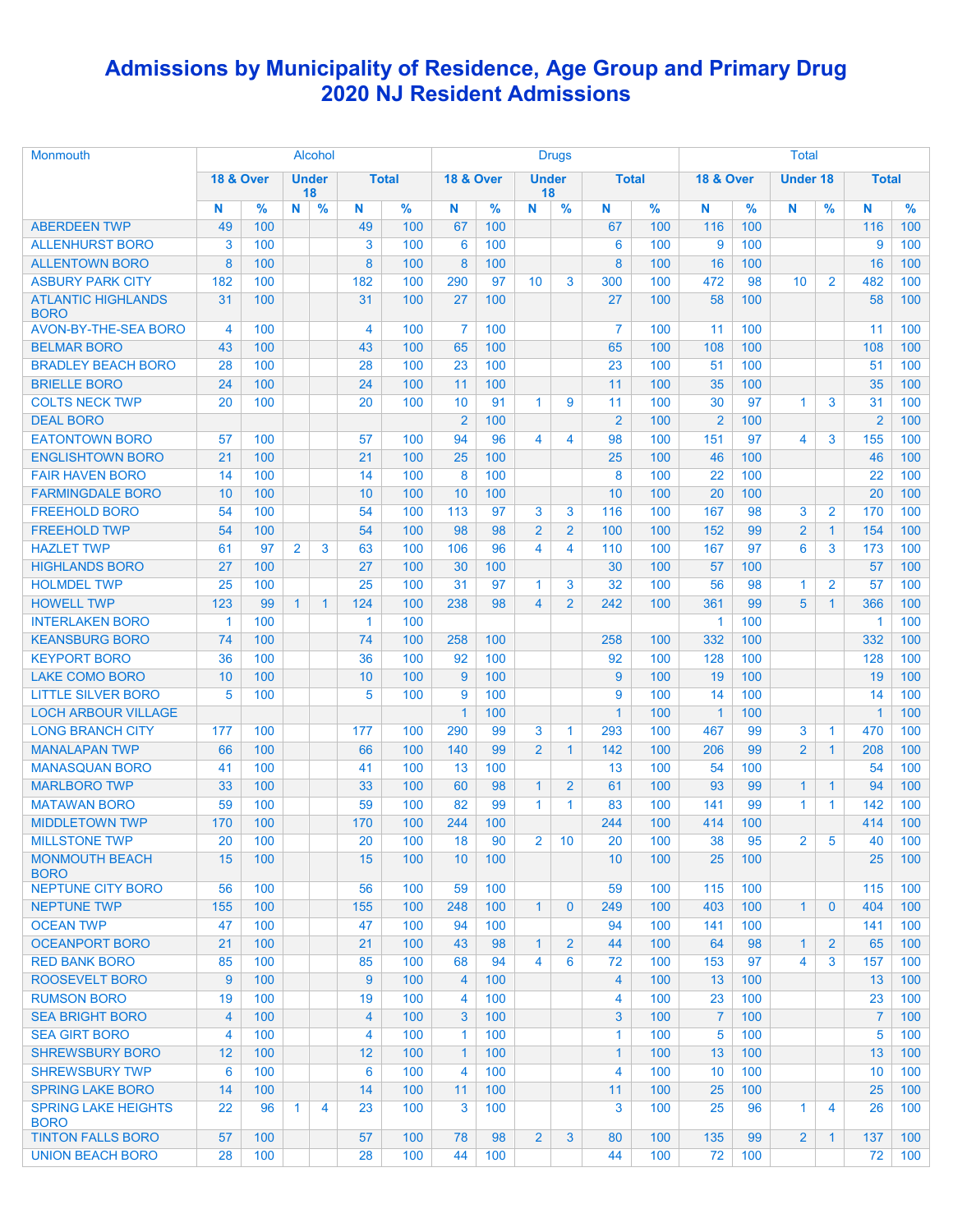| UPPER FREEHOLD TWP                     | 5.   | 100 |  |      | 100 | 8    | 89        |    |      | 100 | 13   | 93  |    | 14   | 100              |
|----------------------------------------|------|-----|--|------|-----|------|-----------|----|------|-----|------|-----|----|------|------------------|
| <b>WALL TWP</b>                        | 111  | 100 |  | 111  | 100 | 98   | <b>Q7</b> |    | 101  | 100 | 209  | 99  |    | 212  | 100              |
| <b>WEST LONG BRANCH</b><br><b>BORO</b> |      | 100 |  |      | 100 | 22   | 96        |    | 23   | 100 | 33   | 97  |    | 34   | 100 <sub>1</sub> |
| <b>NOT Stated</b>                      | 93   | 100 |  | 93   | 100 | 112  | 100       |    | 112  | 100 | 205  | 100 |    | 205  | 100              |
| Total                                  | 2304 | 100 |  | 2308 | 100 | 3400 | 99        | 51 | 3451 | 100 | 5704 | 99  | 55 | 5759 | 100              |

Note: Missing primary drug or age admissions are not included.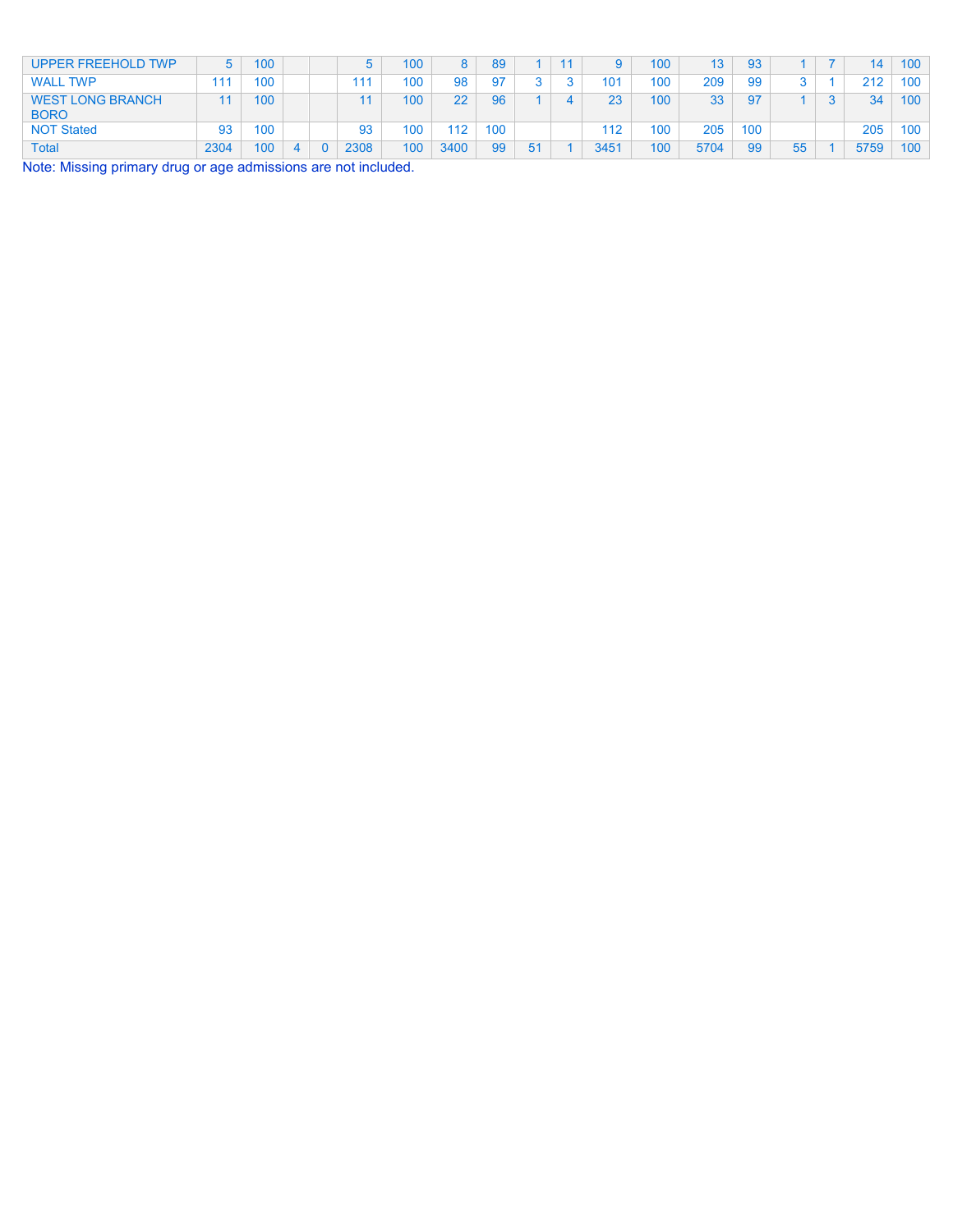## **Admissions by Age Group, Gender and Primary Drug 2020 NJ Resident Admissions**

| <b>Monmouth</b>    |                          |                 | <b>Total</b>    |                |                 |                 |               |
|--------------------|--------------------------|-----------------|-----------------|----------------|-----------------|-----------------|---------------|
|                    |                          | <b>Female</b>   |                 | <b>Male</b>    |                 |                 |               |
|                    |                          | N               | %               | Ñ              | $\frac{9}{6}$   | N               | $\frac{9}{6}$ |
| $0 - 17$           | <b>Alcohol</b>           | $\overline{3}$  | 75              | $\mathbf{1}$   | 25              | $\overline{4}$  | 100           |
|                    | <b>Marijuana/Hashish</b> | $\overline{9}$  | 20              | 36             | 80              | 45              | 100           |
|                    | <b>Other Drugs</b>       |                 |                 | 6              | 100             | 6               | 100           |
|                    | <b>Total</b>             | 12              | $\overline{22}$ | 43             | 78              | 55              | 100           |
| $18 - 24$          | <b>Alcohol</b>           | 35              | $\overline{25}$ | 103            | $\overline{75}$ | 138             | 100           |
|                    | <b>Heroin</b>            | 56              | 37              | 94             | 63              | 150             | 100           |
|                    | <b>Other Opiates</b>     | 10              | 30              | 23             | 70              | 33              | 100           |
|                    | Marijuana/Hashish        | 29              | 35              | 55             | 65              | 84              | 100           |
|                    | <b>Other Drugs</b>       | 28              | 32              | 60             | 68              | 88              | 100           |
|                    | <b>Unknown</b>           | $\mathbf{1}$    | 50              | $\mathbf{1}$   | 50              | $\overline{2}$  | 100           |
|                    | <b>Total</b>             | 159             | 32              | 336            | 68              | 495             | 100           |
| 25-59              | <b>Alcohol</b>           | 634             | 33              | 1306           | 67              | 1940            | 100           |
|                    | <b>Heroin</b>            | 672             | 33              | 1346           | 67              | 2018            | 100           |
|                    | <b>Other Opiates</b>     | 114             | 40              | 172            | 60              | 286             | 100           |
|                    | Marijuana/Hashish        | $\overline{57}$ | 30              | 136            | $\overline{70}$ | 193             | 100           |
|                    | <b>Other Drugs</b>       | 137             | 30              | 320            | 70              | 457             | 100           |
|                    | <b>Unknown</b>           | $\overline{2}$  | 33              | 4              | 67              | 6               | 100           |
|                    | <b>Total</b>             | 1616            | 33              | 3284           | 67              | 4900            | 100           |
| <b>60&amp;Over</b> | <b>Alcohol</b>           | 62              | 28              | 163            | 72              | 225             | 100           |
|                    | <b>Heroin</b>            | 13              | $\overline{21}$ | 49             | 79              | 62              | 100           |
|                    | <b>Other Opiates</b>     | $\overline{2}$  | $\overline{22}$ | $\overline{7}$ | 78              | $\overline{9}$  | 100           |
|                    | Marijuana/Hashish        | $\overline{1}$  | 20              | 4              | 80              | 5               | 100           |
|                    | <b>Other Drugs</b>       | 5               | 42              | $\overline{7}$ | 58              | $\overline{12}$ | 100           |
|                    | <b>Unknown</b>           |                 |                 | $\overline{1}$ | 100             | 1               | 100           |
|                    | <b>Total</b>             | 83              | 26              | 231            | 74              | 314             | 100           |
| <b>Total</b>       | <b>Alcohol</b>           | 734             | 32              | 1573           | 68              | 2307            | 100           |
|                    | <b>Heroin</b>            | 741             | 33              | 1489           | 67              | 2230            | 100           |
|                    | <b>Other Opiates</b>     | 126             | 38              | 202            | 62              | 328             | 100           |
|                    | <b>Marijuana/Hashish</b> | 96              | 29              | 231            | $\overline{71}$ | 327             | 100           |
|                    | <b>Other Drugs</b>       | 170<br>3        | 30<br>33        | 393<br>6       | $\overline{70}$ | 563             | 100           |
|                    | <b>Unknown</b>           |                 |                 |                | 67              | 9               | 100           |
|                    | <b>Total</b>             | 1870            | 32              | 3894           | 68              | 5764            | 100           |

Note: Unknown age or gender admissions are not included.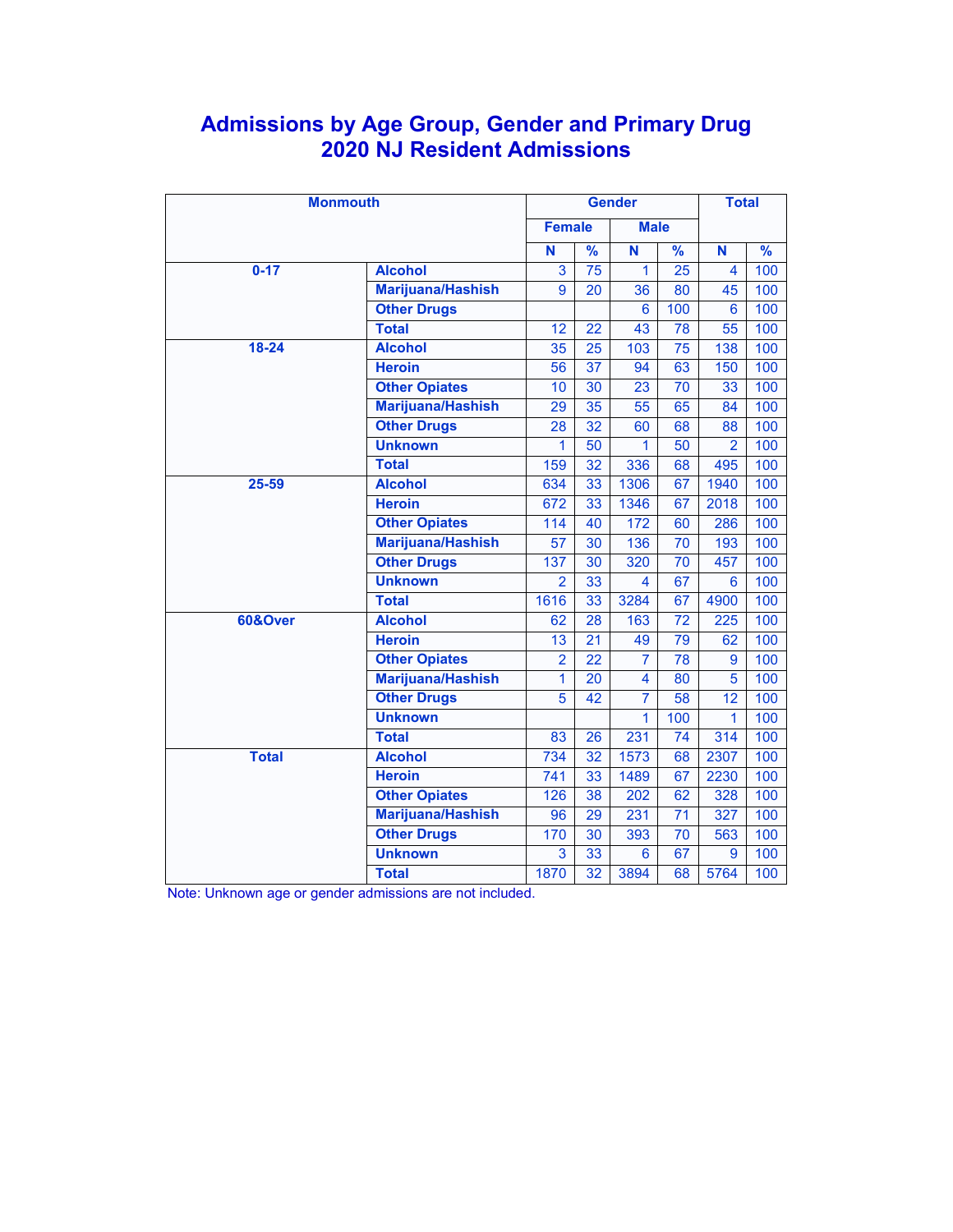#### **New Jersey Substance Abuse Monitoring System (NJ-SAMS) CY2020 Substance Abuse Treatment Discharges Monmouth County Resident**

| <b>Level of Care</b>                                         |              |           | <b>Living Arrangement</b>                               |              |     |
|--------------------------------------------------------------|--------------|-----------|---------------------------------------------------------|--------------|-----|
| Outpatient Care (OP)                                         | 1,346        | 23%       | Homeless                                                | 169          | 3%  |
| Intensive Outpatient (IOP)                                   | 1,319        | 23%       | Dependent Living/Institution                            | 1.087        | 19% |
| Partial Hospitalization                                      | 165          | 3%        | Independent Living                                      | 4,375        | 75% |
| Opioid Maintenance OP                                        | 599          | 10%       |                                                         |              |     |
| Opioid Maintenance IOP                                       | 37           | 1%        | <b>Employment Status</b>                                |              |     |
| Extended Care                                                | 0            | 0%        | Unemployed                                              | 1,174        | 20% |
| Halfway House                                                | 116          | 2%        | Student                                                 | 78           | 1%  |
| Long-Term Residential                                        | 288          | 5%        | Not in Labor Force                                      | 2,191        | 38% |
| Short-Term Residential                                       | 865          | 15%       | Employed Full/Part Time                                 | 2,188        | 38% |
| Hospital Based Residential                                   | $\mathbf 0$  | $0\%$     |                                                         |              |     |
| Detox Residential                                            | 959          | 16%       | <b>Reasons for Discharge or Treatment Not Completed</b> |              |     |
| Detox Hospital                                               | 3            | 0%        | Completed at This Level of Care                         | 3.120        | 54% |
|                                                              | 63           | 1%        |                                                         | 1,538        | 26% |
| Detox Outpatient Non-Methadone<br>Detox Outpatient Methadone | $\mathbf{0}$ | 0%        | Quit or Dropped Out<br>Needs Different Level of Care    | 401          | 7%  |
|                                                              |              |           |                                                         |              |     |
| Non-Traditional Program                                      | $\mathbf 0$  | 0%        | Administrative Discharge                                | 160          | 3%  |
| Early Intervention                                           | 63           | 1%        | Medical Discharge                                       | 54           | 1%  |
| Interim Services                                             | 2            | 0%        | Deceased                                                | 26           | 0%  |
|                                                              |              |           | NJSAMS Force/System Discharge                           | 272          | 5%  |
| Sex                                                          |              |           | Other                                                   | 254          | 4%  |
| Male                                                         | 3,961        | 68%       |                                                         |              |     |
| Female                                                       | 1.860        | 32%       | <b>Continuing Care</b>                                  |              |     |
|                                                              |              |           | No Continuing Care Needed                               | 931          | 16% |
| Age                                                          |              |           | Refused or Unable to Continue                           | 670          | 12% |
| Under 18                                                     | 68           | 1%        | <b>Continue Care</b>                                    | 2.032        | 35% |
| 18-21                                                        | 173          | 3%        | Not Assessed                                            | 1,979        | 34% |
| $22 - 24$                                                    | 348          | 6%        |                                                         |              |     |
| 25-29                                                        | 897          | 15%       | Attendance Self-Help group in past 30 Days (Yes)        |              |     |
| 30-34                                                        | 1.006        | 17%       | Narcotic Anonymous (NA)                                 | 1.703        | 29% |
| 35-44                                                        | 1,567        | 27%       | Alcoholic Anonymous (AA)                                | 1,723        | 30% |
| 45-54                                                        | 1,039        | 18%       |                                                         |              |     |
| 55 and over                                                  | 727          | 12%       | <b>Client Goal Achieved *</b>                           |              |     |
|                                                              |              |           | Alcohol or Drug Problem                                 | 2,666        | 57% |
| <b>Race/Ethnicity</b>                                        |              |           | Educational                                             | 982          | 61% |
| White                                                        | 4,426        | 76%       | <b>Employment or Vocational</b>                         | 1,155        | 57% |
| <b>Black</b>                                                 | 914          | 16%       | Legal                                                   | 1,186        | 56% |
| Hispanic                                                     | 424          | 7%        | Family Situation/Social                                 | 1,364        | 55% |
| Other                                                        | 61           | 1%        | Psychological or Mental Health                          | 1,630        | 55% |
|                                                              |              |           | Physical Health                                         | 1.356        | 65% |
| Drug and Alcohol Use                                         |              |           | Gambling                                                | 315          | 65% |
| Not Using Alcohol or Drugs                                   | 3,566        | 61%       | Tobacco                                                 | 344          | 42% |
| Using Alcohol                                                | 261          | 4%        | Financial                                               | 485          | 55% |
|                                                              | 680          | 12%       |                                                         | 613          | 64% |
| Using Drugs                                                  |              | 21%       | Housing                                                 |              |     |
| Unknown                                                      | 1,207        |           |                                                         |              |     |
|                                                              |              |           | <b>County Where Patient Was Treated</b>                 |              |     |
| <b>Mental Illness/Co-Occurring Disorder</b>                  |              | 3,485 60% | 7%<br>Middlesex<br>391<br>Atlantic                      | 321          | 6%  |
|                                                              |              |           | 14 0%<br>Bergen<br>Monmouth                             | 4,045 69%    |     |
| Arrest in the Last 30 days (Yes)                             | 147          | 3%        | 90<br>2%<br>Burlington<br>Morris                        | 7            | 0%  |
|                                                              |              |           | 0%<br>11<br>Camden<br>Ocean                             | 308          | 5%  |
| <b>Tobacco Products Used (Yes)**</b>                         | 2,872 51%    |           | 0%<br>Cape May<br>$\overline{\phantom{0}}$<br>Passaic   | 175          | 3%  |
|                                                              |              |           | 1%<br>Cumberland<br>63<br>Salem                         | 26           | 0%  |
|                                                              |              |           | 1%<br><b>Essex</b><br>76<br>Somerset                    | 31           | 1%  |
|                                                              |              |           | $1\%$<br>52<br>Gloucester<br>Sussex                     | 26           | 0%  |
|                                                              |              |           | 87<br>1%<br><b>Hudson</b><br>Union                      | 39           | 1%  |
|                                                              |              |           | 18<br>0%<br>Warren<br>Hunterdon                         | 4            | 0%  |
|                                                              |              |           | 41<br>1%<br>Mercer<br>Other                             | $\mathbf{0}$ | 0%  |

#### **Total Discharges = 5,825 Unduplicated Clients Discharged = 3,446**

\* Totals may be greater than 100% because of multiple responses. Percentage for goal achievement based on total clients for whom goal was applicable.

\*\*Percentage calculation excluded missing values.